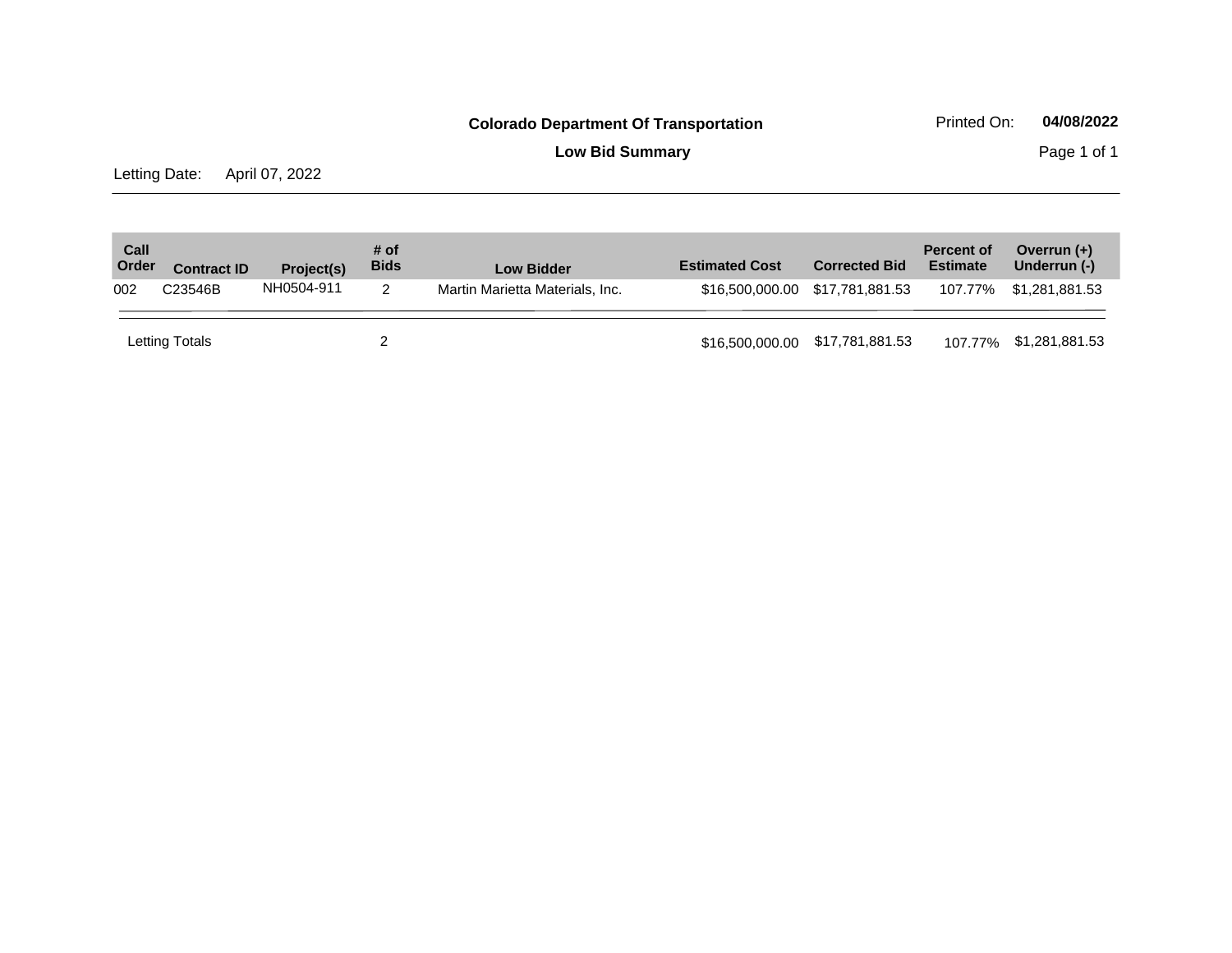|                                                                                                                                                                                                     |                       | <b>Colorado Department Of Transportation</b> | Printed On: | 04/08/2022 |
|-----------------------------------------------------------------------------------------------------------------------------------------------------------------------------------------------------|-----------------------|----------------------------------------------|-------------|------------|
|                                                                                                                                                                                                     | <b>Vendor Ranking</b> |                                              | Page 1 of 1 |            |
| <b>Contract Description:</b>                                                                                                                                                                        | Contract ID:          | C <sub>23546</sub> B                         |             |            |
| Schedule A: MP 316.5 to MP 331.0; Resurfacing and microsurfacing, bridge work, guardrail<br>replacement, ADA ramps, roadway lowering, trickle channel installation, ramp widening, slope<br>paving. |                       |                                              |             |            |
| Schedule B: MP 316.5 to MP 331.0; Resurfacing and microsurfacing, bridge work, guardrail                                                                                                            |                       |                                              |             |            |

replacement, ADA ramps.

| Rank | <b>Vendor ID</b> | <b>Vendor Name</b>              | <b>Total Bid</b> | <b>Percent Of</b><br><b>Low Bid</b> | <b>Percent Of</b><br><b>Estimate</b> |
|------|------------------|---------------------------------|------------------|-------------------------------------|--------------------------------------|
| 0    | -EST-            | <b>Engineer's Estimate</b>      | \$16,500,000.00  | 92.79%                              | 100.00%                              |
|      | 757A             | Martin Marietta Materials, Inc. | \$17,781,881.53  | 100.00%                             | 107.77%                              |
| っ    | 695A             | KIEWIT INFRASTRUCTURE CO.       | \$20,845,330.26  | 117.23%                             | 126.34%                              |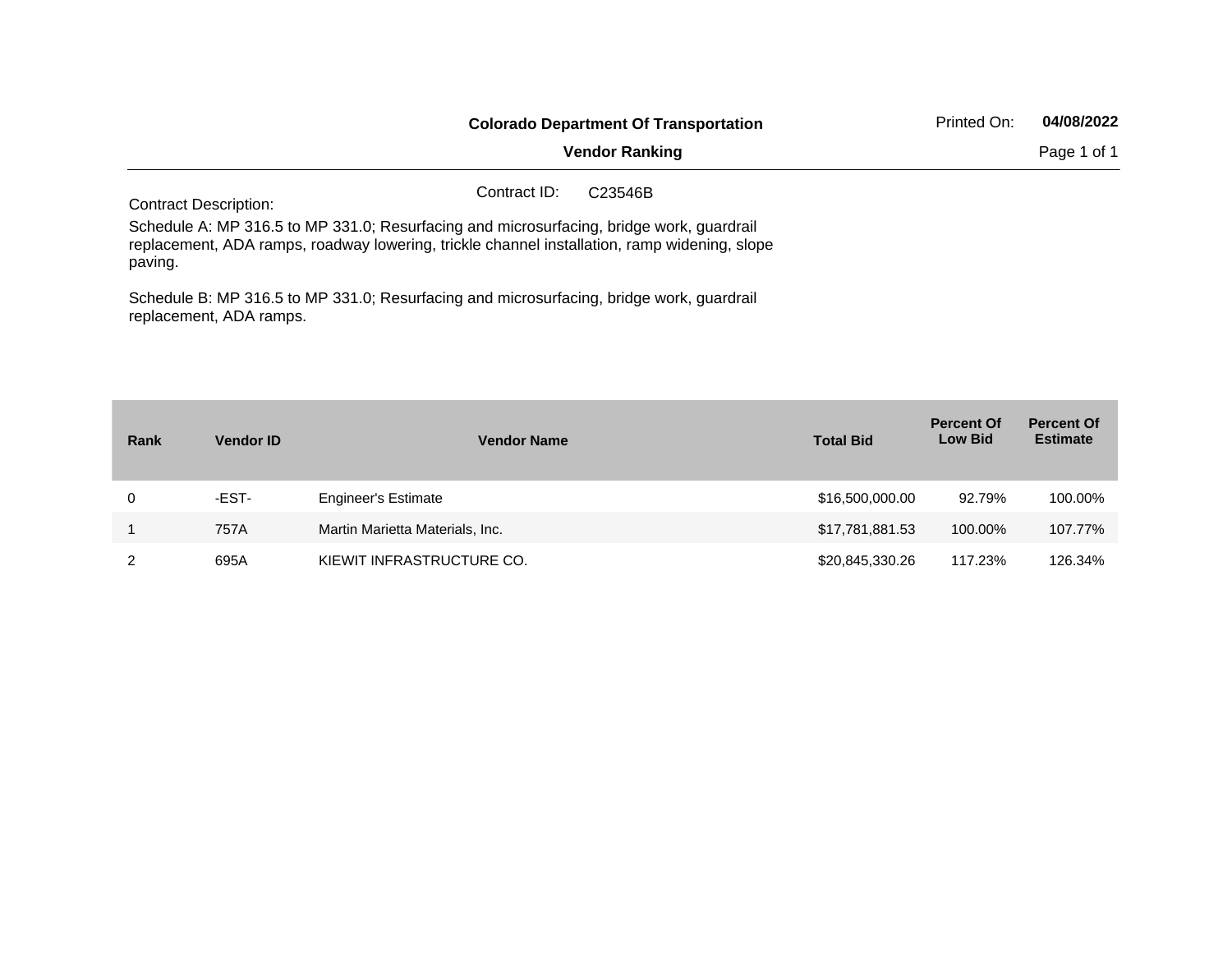**Tabulation of Bids Page 1 of 9 Page 1 of 9** 

| Contract ID:<br>C23546B |               |                                           |                                                        |                                                  |  |  |  |  |  |
|-------------------------|---------------|-------------------------------------------|--------------------------------------------------------|--------------------------------------------------|--|--|--|--|--|
|                         |               | $(0)$ -EST-<br><b>Engineer's Estimate</b> | (1) 757A<br><b>MARTIN MARIETTA</b><br><b>MATERIALS</b> | (2) 695A<br><b>KIEWIT</b><br><b>INFRASTRUCTU</b> |  |  |  |  |  |
| <b>Description</b>      | Quantity      | <b>Unit Price</b><br>Amount               | <b>Unit Price</b><br><b>Amount</b>                     | Unit Price A                                     |  |  |  |  |  |
| <b>ROADWAY</b><br>0001  |               |                                           | LCC:                                                   |                                                  |  |  |  |  |  |
| aring and Grubbing      | L SI<br>1.000 | 10,000.00000<br>10,000.00                 | 19,300.00000<br>19.300.00                              | 5,000.00000                                      |  |  |  |  |  |

Item Code Description Quantity Unit Price Amount Unit Price Amount Unit Price **Ext Amount IRUCTURE CO. SECTION:** 0001 ROADWAY **LCC:** 201-00000 Clearing and Grubbing 1.000 L S 10,000.00000 10,000.00 19,300.0000 19,300.00 5,000.0000 5,000.00 201-00005 Removal of Debris 1.000 C S 3,000 L S 5,000.00000 5,000.00 10,100.0000 10,100.00 100,000.0000 100,000 202-00010 Removal of Tree 1.000 FACH 500.00000 500.00 2,600.00000 2,600.000 2,600.000 2,000.0000 2,000.00 202-00090 Removal of Delineator 698.000 EACH 8.00000 5,584.00 6.00000 4,188.00 8.00000 5,584.00 202-00200 Removal of Sidewalk 694.000 SY 31.00000 21,514.00 19.90000 13,810.60 40.00000 27,760.00 202-00203 Removal of Curb and Gutter 2,720.000 LF 10.00000 27,200.00 11.00000 29,920.00 14.00000 38,080.00 202-00206 Removal of Concrete Curb Ramp 306.000 SY 42.00000 12,852.00 30.00000 9,180.00 40.00000 12,240.00 202-00210 Removal of Concrete Pavement 1,139.000 SY 16.00000 18,224.00 9.90000 11,276.10 50.00000 56,950.00 202-00220 Removal of Asphalt Mat 250.000 SY 3.00000 750.00 48.20000 12,050.00 50.00000 12,500.00 202-00222 Removal of Detour Pavement 1,440.000 SY 5.21000 7,502.40 8.90000 12,816.00 6.00000 8,640.00 202-00240 Removal of Asphalt Mat (Planing) 627,069.000 SY 3.00000 1,881,207. 00 1.76000 1,103,641. 44 3.25000 2,037,974. 25 202-00246 Removal of Asphalt Mat (Planing) (Special) 4,113.000 SY 15.00000 61,695.00 7.90000 32,492.70 5.00000 20,565.00 202-00453 Removal of Portions of Present Structure (Class 2) 351.000 SY 337.00000 118,287.00 476.00000 167,076.00 400.00000 140,400.00 202-00460 Removal of Portions of Present Structure (Class 3) 40.000 SY 645.00000 25,800.00 2,380.00000 95,200.00 1,100.00000 44,000.00

202-00505 Removal of Portions of Present Structure 205.000 SF 122.00000 25,010.00 297.50000 60,987.50 500.00000 102,500.00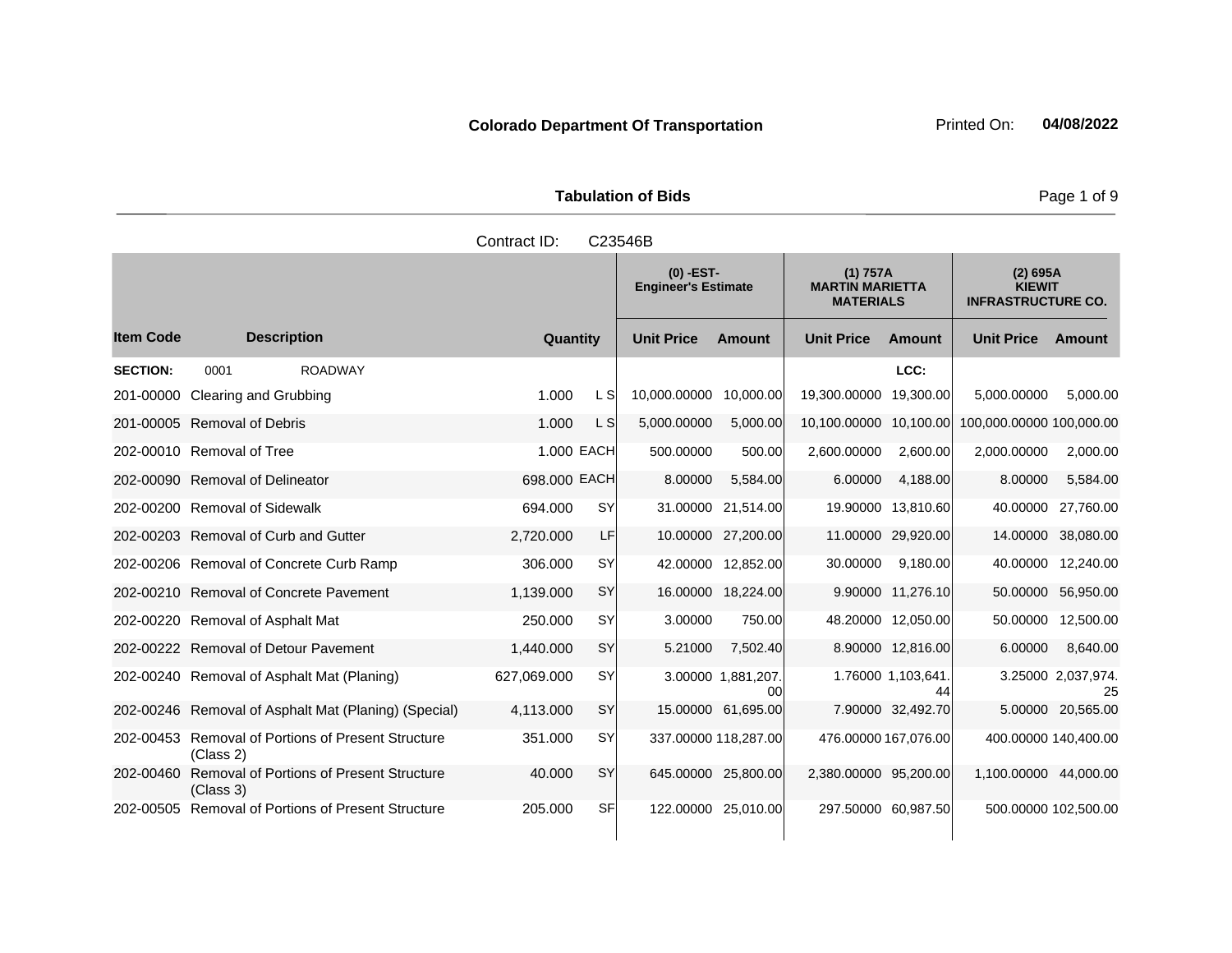**Tabulation of Bids Page 2 of 9** 

|                     |                                          | Contract ID: |           | C23546B                                   |                     |                                                        |                    |                                                        |                    |
|---------------------|------------------------------------------|--------------|-----------|-------------------------------------------|---------------------|--------------------------------------------------------|--------------------|--------------------------------------------------------|--------------------|
|                     |                                          |              |           | $(0)$ -EST-<br><b>Engineer's Estimate</b> |                     | (1) 757A<br><b>MARTIN MARIETTA</b><br><b>MATERIALS</b> |                    | (2) 695A<br><b>KIEWIT</b><br><b>INFRASTRUCTURE CO.</b> |                    |
| <b>Item Code</b>    | <b>Description</b>                       | Quantity     |           | <b>Unit Price</b>                         | <b>Amount</b>       | <b>Unit Price</b>                                      | <b>Amount</b>      | <b>Unit Price</b>                                      | <b>Amount</b>      |
| <b>SECTION:</b>     | <b>ROADWAY</b><br>0001                   |              |           |                                           |                     |                                                        | LCC:               |                                                        |                    |
|                     | 202-00810 Removal of Ground Sign         | 14,000 EACH  |           | 75.00000                                  | 1,050.00            | 119.50000                                              | 1,673.00           | 150.00000                                              | 2,100.00           |
|                     | 202-00821 Removal of Sign Panel          | 2.000 EACH   |           | 75.00000                                  | 150.00              | 119.50000                                              | 239.00             | 200.00000                                              | 400.00             |
|                     | 202-01130 Removal of Guardrail Type 3    | 6,550.000    | LF        |                                           | 11.51496 75,423.00  |                                                        | 6.20000 40,610.00  | 6.00000                                                | 39,300.00          |
|                     | 202-01300 Removal of End Anchorage       | 42.000 EACH  |           | 324.90476                                 | 13,646.00           | 324.00000 13,608.00                                    |                    | 325.00000                                              | 13,650.00          |
|                     | 202-04002 Clean Culvert                  | 3,000 EACH   |           | 2,000.00000                               | 6,000.00            | 1,530.00000                                            | 4,590.00           | 2,500.00000                                            | 7,500.00           |
|                     | 202-04010 Clean Inlet                    | 38,000 EACH  |           | 730.00000 27,740.00                       |                     | 8,024.00000 304,912.00                                 |                    | 150.00000                                              | 5,700.00           |
|                     | 202-04050 Clean Expansion Joint          | 140.000      | LF        | 16.00000                                  | 2,240.00            | 59.50000                                               | 8,330.00           | 120.00000                                              | 16,800.00          |
|                     | 202-05300 Removal and Disposal of Paint  | 1.000        | L S       | 45,000.00000 45,000.00                    |                     | 150,000.00000 150,000.00                               |                    | 6,000.00000                                            | 6,000.00           |
|                     | 203-00000 Unclassified Excavation        | 111.000      | CY        | 20.00000                                  | 2,220.00            | 100.00000 11,100.00                                    |                    | 30.00000                                               | 3,330.00           |
| 203-01500 Blading   |                                          | 150,000 HOUR |           | 175.00000 26,250.00                       |                     | 155.30000 23,295.00                                    |                    | 170.00000                                              | 25,500.00          |
| 203-01597 Potholing |                                          | 200,000 HOUR |           | 250.00000 50,000.00                       |                     | 307.00000 61,400.00                                    |                    | 400.00000                                              | 80,000.00          |
|                     | 206-00000 Structure Excavation           | 642.000      | CY        |                                           | 27.98131 17,964.00  |                                                        | 49.50000 31,779.00 | 40.00000                                               | 25,680.00          |
|                     | 206-00065 Structure Backfill (Flow-Fill) | 138.000      | CY        | 142.00000 19,596.00                       |                     | 196.50000 27,117.00                                    |                    | 400.00000 55,200.00                                    |                    |
|                     | 206-00200 Structure Backfill (Class 2)   | 174.000      | CY        | 174.00000 30,276.00                       |                     | 51.80000                                               | 9,013.20           | 120.00000 20,880.00                                    |                    |
|                     | 207-00702 Topsoil (Offsite)              | 1,500.000    | <b>CY</b> |                                           | 82.00000 123,000.00 |                                                        | 47.10000 70.650.00 |                                                        | 65.00000 97,500.00 |
|                     | 208-00002 Erosion Log Type 1 (12 Inch)   | 300.000      | LF        | 5.00000                                   | 1,500.00            | 2.90000                                                | 870.00             | 5.25000                                                | 1,575.00           |

**Colorado Department Of Transportation Printed On:** 04/08/2022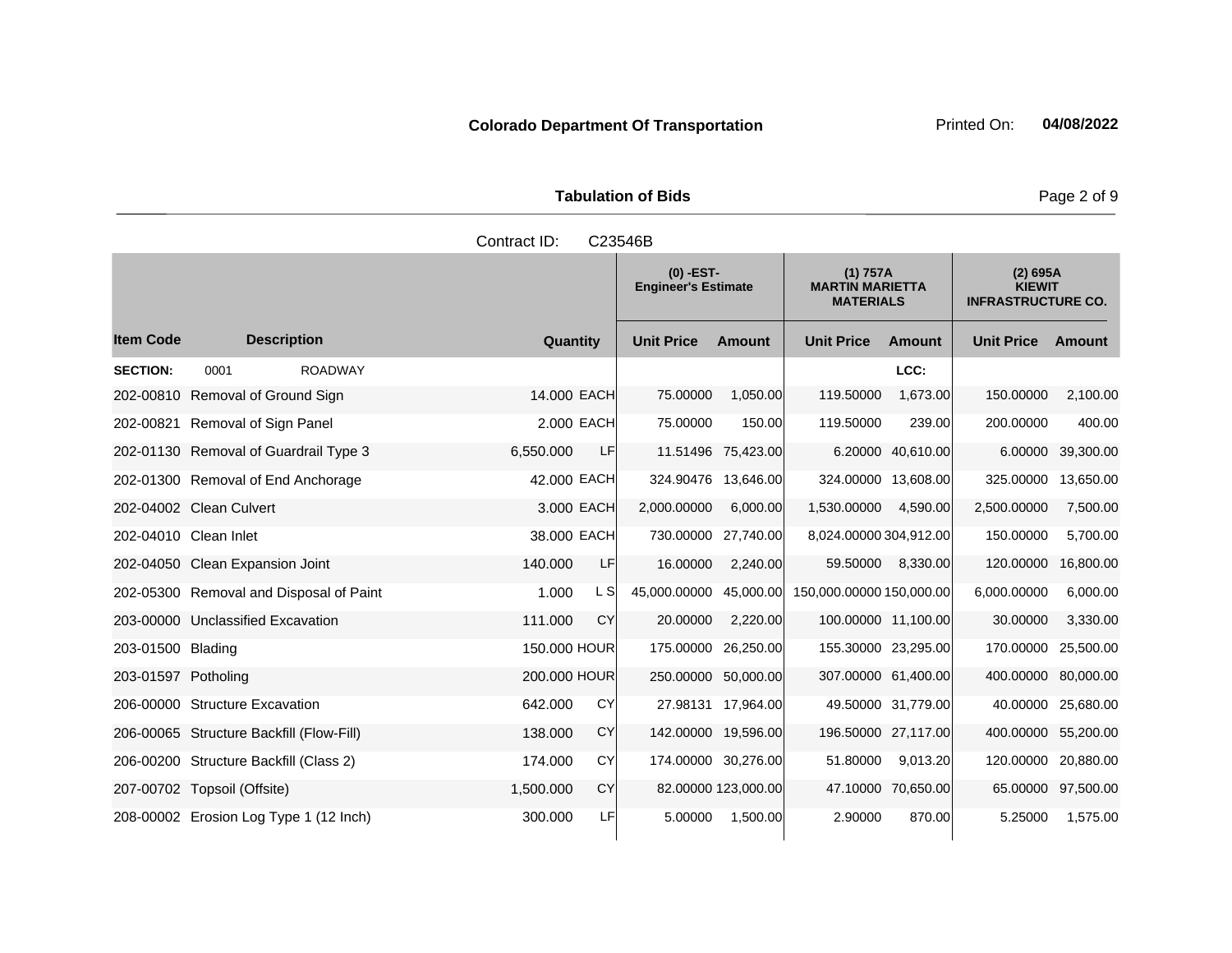**Tabulation of Bids Page 3 of 9** 

|                      |                                                       | Contract ID: |            | C23546B                                   |                     |                                                        |                     |                                                          |           |
|----------------------|-------------------------------------------------------|--------------|------------|-------------------------------------------|---------------------|--------------------------------------------------------|---------------------|----------------------------------------------------------|-----------|
|                      |                                                       |              |            | $(0)$ -EST-<br><b>Engineer's Estimate</b> |                     | (1) 757A<br><b>MARTIN MARIETTA</b><br><b>MATERIALS</b> |                     | $(2)$ 695A<br><b>KIEWIT</b><br><b>INFRASTRUCTURE CO.</b> |           |
| <b>Item Code</b>     | <b>Description</b>                                    |              | Quantity   | <b>Unit Price</b>                         | <b>Amount</b>       | <b>Unit Price</b>                                      | <b>Amount</b>       | <b>Unit Price</b>                                        | Amount    |
| <b>SECTION:</b>      | <b>ROADWAY</b><br>0001                                |              |            |                                           |                     |                                                        | LCC:                |                                                          |           |
|                      | 208-00008 Erosion Log Type 2 (12 Inch)                | 300.000      | <b>LF</b>  | 5.57000                                   | 1,671.00            | 5.80000                                                | 1,740.00            | 7.50000                                                  | 2,250.00  |
|                      | 208-00012 Erosion Log Type 1 (9 Inch)                 | 300.000      | <b>LF</b>  | 13.00000                                  | 3,900.00            | 10.80000                                               | 3,240.00            | 3.00000                                                  | 900.00    |
|                      | 208-00013 Erosion Log Type 1 (20 Inch)                | 300,000      | LF         | 8.00000                                   | 2,400.00            | 8.00000                                                | 2,400.00            | 10.00000                                                 | 3,000.00  |
| 208-00020 Silt Fence |                                                       | 4,600.000    | LF         | 5.00000                                   | 23,000.00           | 1.50000                                                | 6,900.00            | 1.50000                                                  | 6,900.00  |
|                      | 208-00035 Aggregate Bag                               | 400.000      | LF         | 9.00000                                   | 3,600.00            | 10.20000                                               | 4,080.00            | 9.00000                                                  | 3,600.00  |
| 208-00046            | Pre-fabricated Concrete Washout Structure<br>(Type 1) |              | 8,000 EACH | 5,000.00000                               | 40,000.00           | 590.00000                                              | 4,720.00            | 600.00000                                                | 4,800.00  |
|                      | 208-00051 Storm Drain Inlet Protection (Type I)       | 50.000       | LF         | 13.00000                                  | 650.00              | 13.60000                                               | 680.00              | 15.00000                                                 | 750.00    |
|                      | 208-00052 Storm Drain Inlet Protection (Type II)      | 100.000      | LFI        | 18.00000                                  | 1,800.00            | 26.40000                                               | 2,640.00            | 25.00000                                                 | 2,500.00  |
|                      | 208-00075 Pre-fabricated Vehicle Tracking Pad         |              | 8,000 EACH | 4,065.00000                               | 32,520.00           | 7,750,00000                                            | 62,000.00           | 2,500.00000                                              | 20,000.00 |
|                      | 208-00103 Removal and Disposal of Sediment (Labor)    | 120.000 HOUR |            | 61.90000                                  | 7,428.00            |                                                        | 94.10000 11,292.00  | 55.00000                                                 | 6,600.00  |
| 208-00105            | Removal and Disposal of Sediment<br>(Equipment)       | 120,000 HOUR |            |                                           | 131.43000 15,771.60 |                                                        | 123.60000 14,832.00 | 130.00000                                                | 15,600.00 |
|                      | 208-00106 Sweeping (Sediment Removal)                 | 150.000 HOUR |            |                                           | 178.32000 26,748.00 |                                                        | 235.50000 35,325.00 | 230.00000                                                | 34,500.00 |
|                      | 208-00107 Removal of Trash                            | 120,000 HOUR |            |                                           | 98.46000 11,815.20  |                                                        | 94.10000 11,292.00  | 75.00000                                                 | 9,000.00  |
|                      | 208-00207 Erosion Control Management                  | 140.000      | <b>DAY</b> |                                           | 279.88000 39.183.20 |                                                        | 144.00000 20,160.00 | 50.00000                                                 | 7,000.00  |
|                      | 210-01180 Reset Guardrail (Special)                   | 212.000      | LF         |                                           | 100.00000 21,200.00 | 35.30000                                               | 7,483.60            | 35.00000                                                 | 7,420.00  |
|                      |                                                       |              |            |                                           |                     |                                                        |                     |                                                          |           |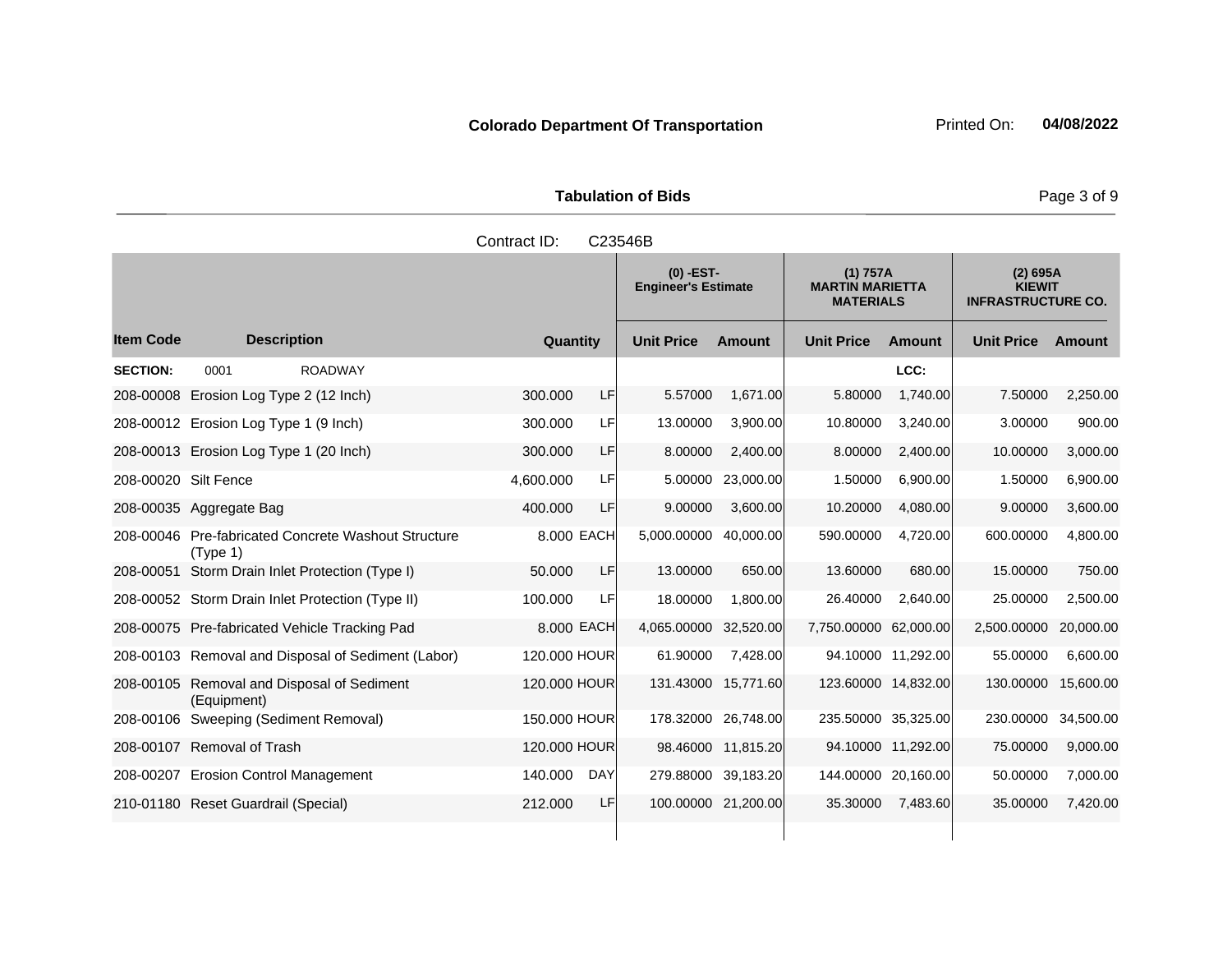**Tabulation of Bids Page 4 of 9** 

|                  |                                                                               | Contract ID: |            | C23546B                                   |                    |                                                        |                      |                                                        |               |
|------------------|-------------------------------------------------------------------------------|--------------|------------|-------------------------------------------|--------------------|--------------------------------------------------------|----------------------|--------------------------------------------------------|---------------|
|                  |                                                                               |              |            | $(0)$ -EST-<br><b>Engineer's Estimate</b> |                    | (1) 757A<br><b>MARTIN MARIETTA</b><br><b>MATERIALS</b> |                      | (2) 695A<br><b>KIEWIT</b><br><b>INFRASTRUCTURE CO.</b> |               |
| <b>Item Code</b> | <b>Description</b>                                                            | Quantity     |            | <b>Unit Price</b>                         | <b>Amount</b>      | <b>Unit Price</b>                                      | <b>Amount</b>        | <b>Unit Price</b>                                      | <b>Amount</b> |
| <b>SECTION:</b>  | 0001<br><b>ROADWAY</b>                                                        |              |            |                                           |                    |                                                        | LCC:                 |                                                        |               |
| 210-04010        | Adjust Manhole                                                                |              | 4.000 EACH | 1,615.53000                               | 6,462.12           | 1,220.00000                                            | 4,880.00             | 550.00000                                              | 2,200.00      |
|                  | 210-04050 Adjust Valve Box                                                    |              | 2.000 EACH | 1,000.00000                               | 2,000.00           | 45.00000                                               | 90.00                | 400.00000                                              | 800.00        |
|                  | 212-00700 Organic Fertilizer                                                  | 900.000      | LB         | 1.64000                                   | 1,476.00           | 2.10000                                                | 1,890.00             | 2.00000                                                | 1,800.00      |
|                  | 212-00702 Biotic Soil Amendments (Hydraulically<br>Applied)                   | 10,500.000   | LB         | 0.85000                                   | 8,925.00           | 1.50000                                                | 15,750.00            | 1.40000                                                | 14,700.00     |
| 212-00703 Humate |                                                                               | 225.000      | LB         | 1.65000                                   | 371.25             | 2.80000                                                | 630.00               | 2.50000                                                | 562.50        |
|                  | 212-00704 Mycorrhizae                                                         | 60.000       | LB         | 23.50000                                  | 1,410.00           | 11.30000                                               | 678.00               | 15.00000                                               | 900.00        |
|                  | 212-00707 Seeding (Native) Hydraulic                                          |              | 3,000 ACRE | 5,000.00000                               | 15,000.00          | 2,250.00000                                            | 6,750.00             | 2,100.00000                                            | 6,300.00      |
|                  | 213-00150 Bonded Fiber Matrix                                                 |              | 3.000 ACRE | 3,000.00000                               | 9,000.00           | 3,980.00000                                            | 11,940.00            | 3,800.00000                                            | 11,400.00     |
|                  | 216-00101 Soil Retention Blanket (Straw-Coconut)<br>(Photodegradable Class 1) | 1,500.000    | <b>SY</b>  | 2.41000                                   | 3,615.00           | 4.20000                                                | 6,300.00             | 3.50000                                                | 5,250.00      |
| 216-00111        | Soil Retention Blanket<br>(Excelsior) (Photodegadable Class 1)                | 1,500.000    | <b>SY</b>  | 5.00000                                   | 7,500.00           | 3.90000                                                | 5,850.00             | 3.70000                                                | 5,550.00      |
|                  | 216-00301 Turf Reinforcement Mat (Class 1)                                    | 1,500.000    | <b>SY</b>  | 4.73000                                   | 7,095.00           |                                                        | 9.40000 14,100.00    | 8.50000                                                | 12,750.00     |
|                  | 304-06000 Aggregate Base Course (Class 6)                                     | 896.000      | <b>TON</b> |                                           | 40.00000 35,840.00 |                                                        | 35.00000 31,360.00   | 40.00000                                               | 35,840.00     |
|                  | 403-00720 Hot Mix Asphalt (Patching) (Asphalt)                                | 755.000      | <b>TON</b> | 150.00000 113,250.00                      |                    |                                                        | 166.50000 125,707.50 | 220.00000 166,100.00                                   |               |
|                  | 403-09500 Furnish Hot Mix Asphalt                                             | 750.000      | <b>TON</b> |                                           | 70.00000 52,500.00 |                                                        | 75.30000 56,475.00   | 130.00000 97,500.00                                    |               |
| 403-34721        | Hot Mix Asphalt (Grading SX) (75) (PG 58-<br>28)                              | 440.000      | <b>TON</b> | 100.00000 44,000.00                       |                    | 100.50000 44,220.00                                    |                      | 250.00000 110,000.00                                   |               |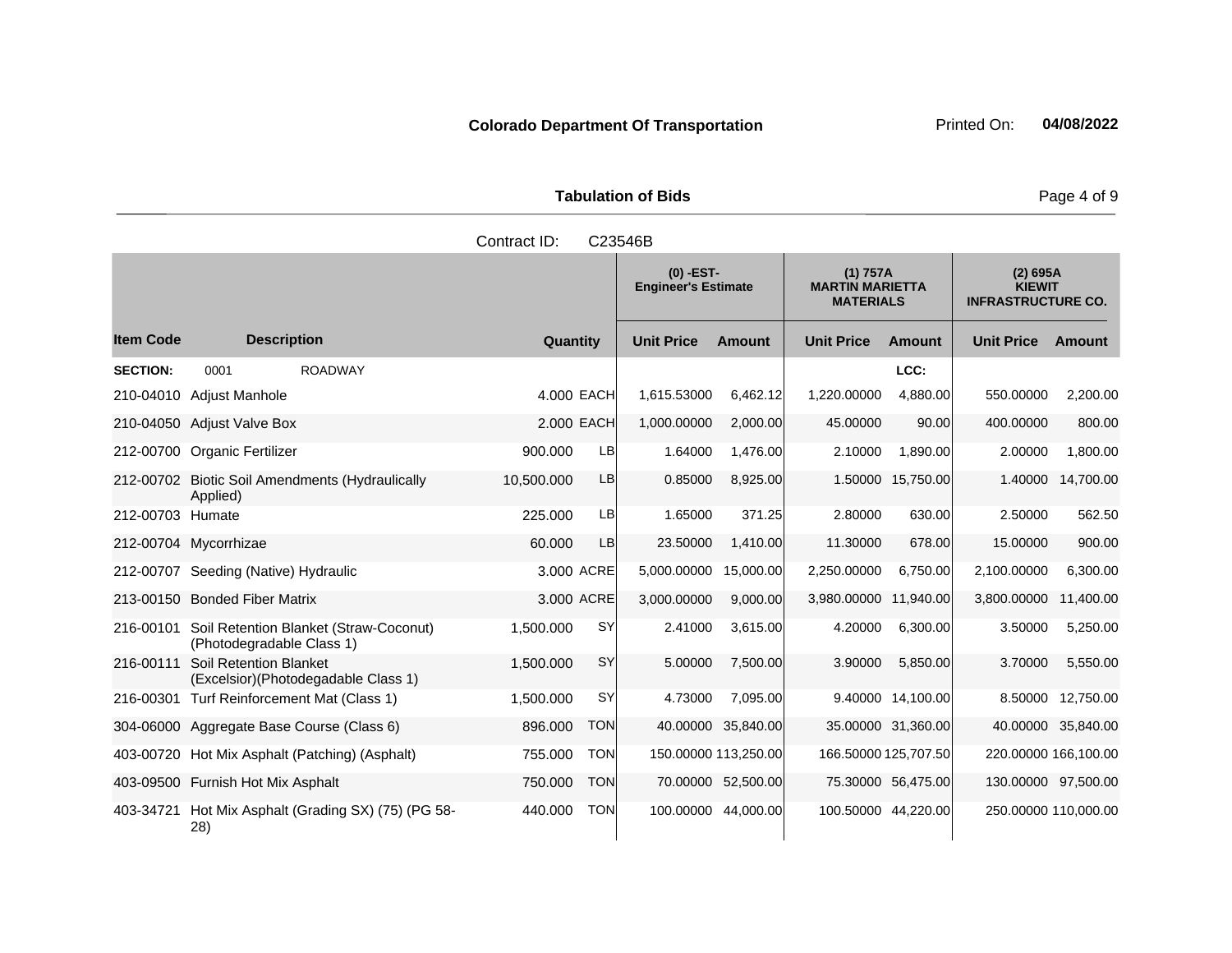| <b>Tabulation of Bids</b> |                       |                         |  |  |  |  |  |  |  |  |
|---------------------------|-----------------------|-------------------------|--|--|--|--|--|--|--|--|
| Contract ID: C23546B      |                       |                         |  |  |  |  |  |  |  |  |
|                           | $\sqrt{2}$ $\sqrt{2}$ | $14Y = F \rightarrow A$ |  |  |  |  |  |  |  |  |

|                  |                                                           |                |            | $(0)$ -EST-<br><b>Engineer's Estimate</b> |                           | (1) 757A<br><b>MARTIN MARIETTA</b><br><b>MATERIALS</b> |                      | (2) 695A<br><b>KIEWIT</b><br><b>INFRASTRUCTURE CO.</b> |                     |
|------------------|-----------------------------------------------------------|----------------|------------|-------------------------------------------|---------------------------|--------------------------------------------------------|----------------------|--------------------------------------------------------|---------------------|
| <b>Item Code</b> | <b>Description</b>                                        | Quantity       |            | <b>Unit Price</b>                         | <b>Amount</b>             | <b>Unit Price</b>                                      | <b>Amount</b>        | <b>Unit Price</b>                                      | <b>Amount</b>       |
| <b>SECTION:</b>  | 0001<br><b>ROADWAY</b>                                    |                |            |                                           |                           |                                                        | LCC:                 |                                                        |                     |
| 403-34771        | Hot Mix Asphalt (Grading SX) (75) (PG 76-<br>28)          | 95,923.000     | <b>TON</b> |                                           | 90.00000 8,633,070.<br>00 | 101.00000 9,688,223.                                   | 00                   | 119.00000                                              | 11,414,<br>837.00   |
|                  | 408-01100 Joint Sealant                                   | 608.000        | LF         |                                           | 27.00000 16,416.00        |                                                        | 35.50000 21,584.00   |                                                        | 40.00000 24,320.00  |
|                  | 409-09000 Micro-Surfacing Seal Coat                       | 1,154.000      | <b>TON</b> |                                           | 250.00000 288,500.00      |                                                        | 300.00000 346,200.00 | 260.00000 300,040.00                                   |                     |
|                  | 411-10255 Emulsified Asphalt (Slow-Setting)               | 33,917.000     | GAL        |                                           | 3.51000 119,048.67        |                                                        | 8.20000 278,119.40   |                                                        | 2.00000 67,834.00   |
|                  | 412-00700 Concrete Pavement (7 Inch)                      | 1,139.000      | SY         |                                           | 110.00000 125,290.00      |                                                        | 103.80000 118,228.20 | 105.00000 119,595.00                                   |                     |
|                  | 506-00206 Riprap (6 Inch)                                 | 307.000        | <b>CY</b>  |                                           | 150.00000 46,050.00       |                                                        | 131.00000 40,217.00  | 120.00000 36,840.00                                    |                     |
|                  | 508-90000 Paint Existing Structure                        | 1.000          | L S        | 45,000.00000 45,000.00                    |                           | 75,000.00000 75,000.00                                 |                      | 100,000.00000 100,000.00                               |                     |
|                  | 509-90001 Paint Existing Structure                        | 32,000 EACH    |            | 1,000.00000 32,000.00                     |                           | 2,500.00000 80,000.00                                  |                      | 6,000.00000 192,000.00                                 |                     |
|                  | 515-00120 Waterproofing (Membrane)                        | 4,217.000      | <b>SY</b>  |                                           | 24.00000 101,208.00       |                                                        | 20.00000 84,340.00   |                                                        | 30.00000 126,510.00 |
| 518-01001        | Bridge Expansion Joint (Asphaltic Plug)                   | 192.000        | LF         |                                           | 300.00000 57,600.00       |                                                        | 374.00000 71,808.00  | 330.00000 63,360.00                                    |                     |
|                  | 518-01060 Bridge Expansion Device (Gland) (0-4<br>Inches) | 140.000        | LF         |                                           | 310.00000 43,400.00       |                                                        | 142.50000 19,950.00  | 180.00000 25,200.00                                    |                     |
| 601-03057        | Concrete Class DR                                         | 48.000         | <b>CY</b>  | 2,016.00000 96,768.00                     |                           | 2,970.00000 142,560.00                                 |                      | 3,300.00000 158,400.00                                 |                     |
|                  | 601-06102 Concrete (Patching)                             | 76.000         | <b>CF</b>  |                                           | 300.00000 22,800.00       |                                                        | 870.00000 66,120.00  | 1,200.00000 91,200.00                                  |                     |
|                  | 601-40302 Structural Concrete Coating (Anti-Graffiti)     | 5,600.000      | <b>SF</b>  |                                           | 4.00000 22,400.00         |                                                        | 18.00000 100,800.00  | 2.40000                                                | 13,440.00           |
|                  | 601-51005 Galvanic Anodes                                 | 1,955.000 EACH |            |                                           | 30.00000 58,650.00        |                                                        | 33.30000 65,101.50   |                                                        | 25.00000 48,875.00  |
|                  |                                                           |                |            |                                           |                           |                                                        |                      |                                                        |                     |

Page 5 of 9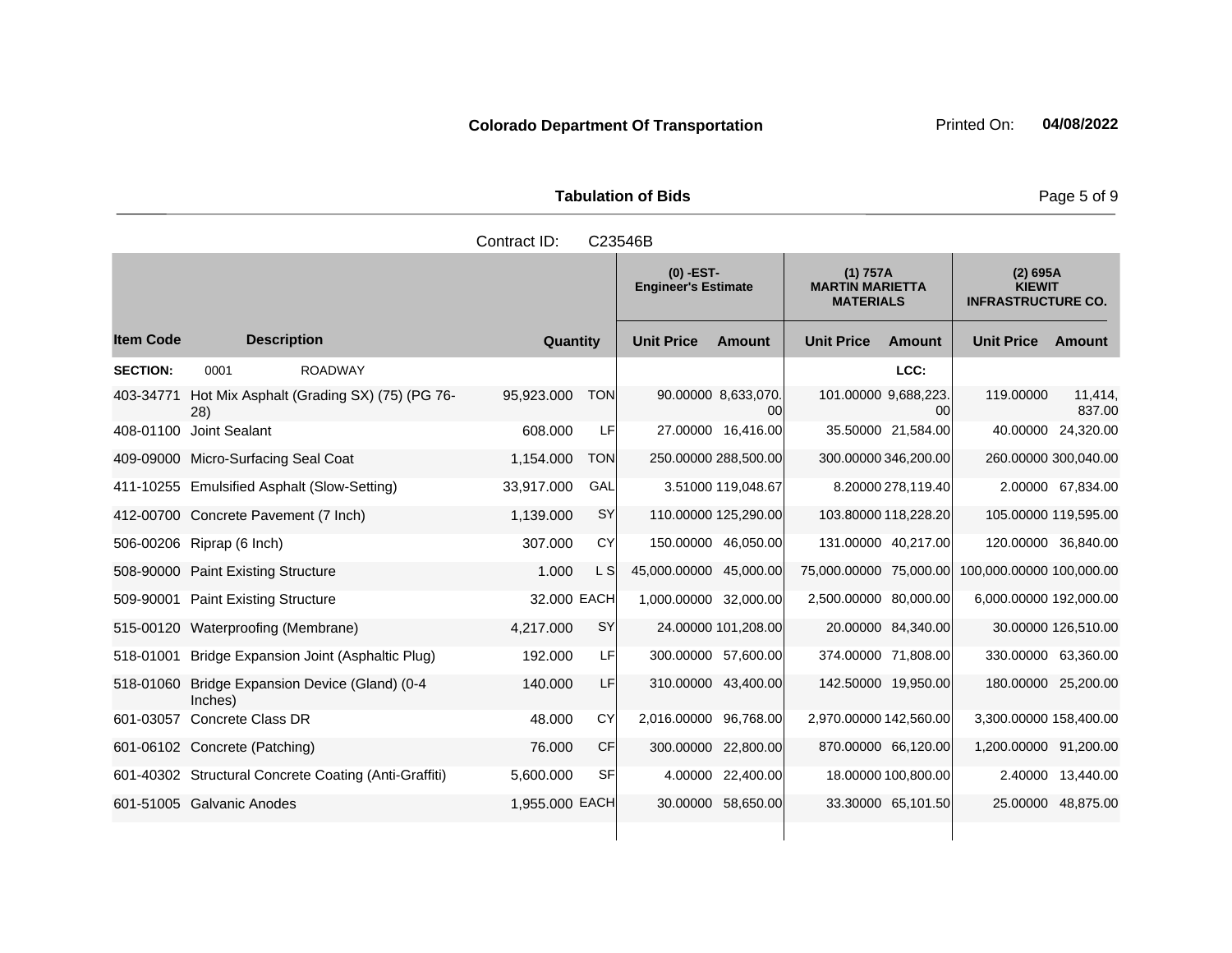| <b>Tabulation of Bids</b> | Page 6 of 9                      |                                                        |                                                        |
|---------------------------|----------------------------------|--------------------------------------------------------|--------------------------------------------------------|
| Contract ID:              | C23546B                          |                                                        |                                                        |
|                           | (0) -EST-<br>Engineer's Estimate | (1) 757A<br><b>MARTIN MARIETTA</b><br><b>MATERIALS</b> | (2) 695A<br><b>KIEWIT</b><br><b>INFRASTRUCTURE CO.</b> |
|                           |                                  |                                                        |                                                        |

and the state of the state of the state

|                  |                                                                  |                      |                        | $(0)$ -EST-<br><b>Engineer's Estimate</b> |                        | (1) 757A<br><b>MARTIN MARIETTA</b><br><b>MATERIALS</b> |                        | (2) 695A<br><b>KIEWIT</b><br><b>INFRASTRUCTURE CO.</b> |
|------------------|------------------------------------------------------------------|----------------------|------------------------|-------------------------------------------|------------------------|--------------------------------------------------------|------------------------|--------------------------------------------------------|
| <b>Item Code</b> | <b>Description</b>                                               | Quantity             | <b>Unit Price</b>      | <b>Amount</b>                             | <b>Unit Price</b>      | Amount                                                 | <b>Unit Price</b>      | Amount                                                 |
| <b>SECTION:</b>  | <b>ROADWAY</b><br>0001                                           |                      |                        |                                           |                        | LCC:                                                   |                        |                                                        |
| 602-00000        | <b>Reinforcing Steel</b>                                         | 2,155.000<br>LB      | 2.00000                | 4,310.00                                  | 6.00000                | 12,930.00                                              | 7.00000                | 15,085.00                                              |
|                  | 605-83002 Geocomposite Drain with Pipe                           | SY<br>68.000         | 40.00000               | 2,720.00                                  | 53.60000               | 3,644.80                                               | 55.00000               | 3,740.00                                               |
|                  | 606-00302 Guardrail Type 3 (31 Inch Midwest Guardrail<br>System) | 7,200.000<br>LF      |                        | 27.41000 197,352.00                       |                        | 43.00000 309,600.00                                    |                        | 43.00000 309,600.00                                    |
|                  | 606-01370 Transition Type 3G                                     | 13,000 EACH          | 3,000.00000 39,000.00  |                                           | 3,950.00000 51,350.00  |                                                        | 4,000.00000 52,000.00  |                                                        |
|                  | 606-01380 Transition Type 3H                                     | 8,000 EACH           | 2,000.00000 16,000.00  |                                           | 1,560.00000 12,480.00  |                                                        | 1,700.00000 13,600.00  |                                                        |
|                  | 606-02003 End Anchorage (Nonflared)                              | 43.000 EACH          | 3,300.00000 141,900.00 |                                           | 3,630.00000 156,090.00 |                                                        | 3,900.00000 167,700.00 |                                                        |
|                  | 608-00000 Concrete Sidewalk                                      | 694.000<br><b>SY</b> |                        | 93.00000 64,542.00                        |                        | 91.80000 63,709.20                                     |                        | 92.00000 63,848.00                                     |
|                  | 608-00010 Concrete Curb Ramp                                     | <b>SY</b><br>306.000 |                        | 195.00000 59,670.00                       |                        | 243.20000 74,419.20                                    | 170.00000 52,020.00    |                                                        |
|                  | 608-10000 Sidewalk Drain                                         | LF<br>5.000          | 400.00000              | 2,000.00                                  | 854.00000              | 4,270.00                                               | 750.00000              | 3,750.00                                               |
|                  | 609-21020 Curb and Gutter Type 2 (Section II-B)                  | 2,720.000<br>LF      |                        | 32.00000 87,040.00                        |                        | 49.70000 135,184.00                                    |                        | 40.00000 108,800.00                                    |
|                  | 609-60011 Curb Type 6 (Section M)                                | LF<br>349.000        | 25.00000               | 8,725.00                                  | 21.60000               | 7,538.40                                               | 15.00000               | 5,235.00                                               |
|                  | 610-00030 Median Cover Material (Concrete)                       | <b>SF</b><br>150.000 | 13.73000               | 2,059.50                                  | 30.70000               | 4,605.00                                               | 200.00000              | 30,000.00                                              |
|                  | 612-00041 Delineator (Flexible) (Type I)                         | 378.000 EACH         |                        | 73.40000 27,745.20                        |                        | 72.00000 27,216.00                                     |                        | 67.00000 25,326.00                                     |
|                  | 612-00042 Delineator (Flexible) (Type II)                        | 186.000 EACH         |                        | 86.45000 16,079.70                        |                        | 83.60000 15,549.60                                     |                        | 80.00000 14,880.00                                     |
|                  | 612-00043 Delineator (Flexible) (Type III)                       | 136.000 EACH         |                        | 81.06000 11,024.16                        |                        | 89.60000 12,185.60                                     |                        | 85.00000 11,560.00                                     |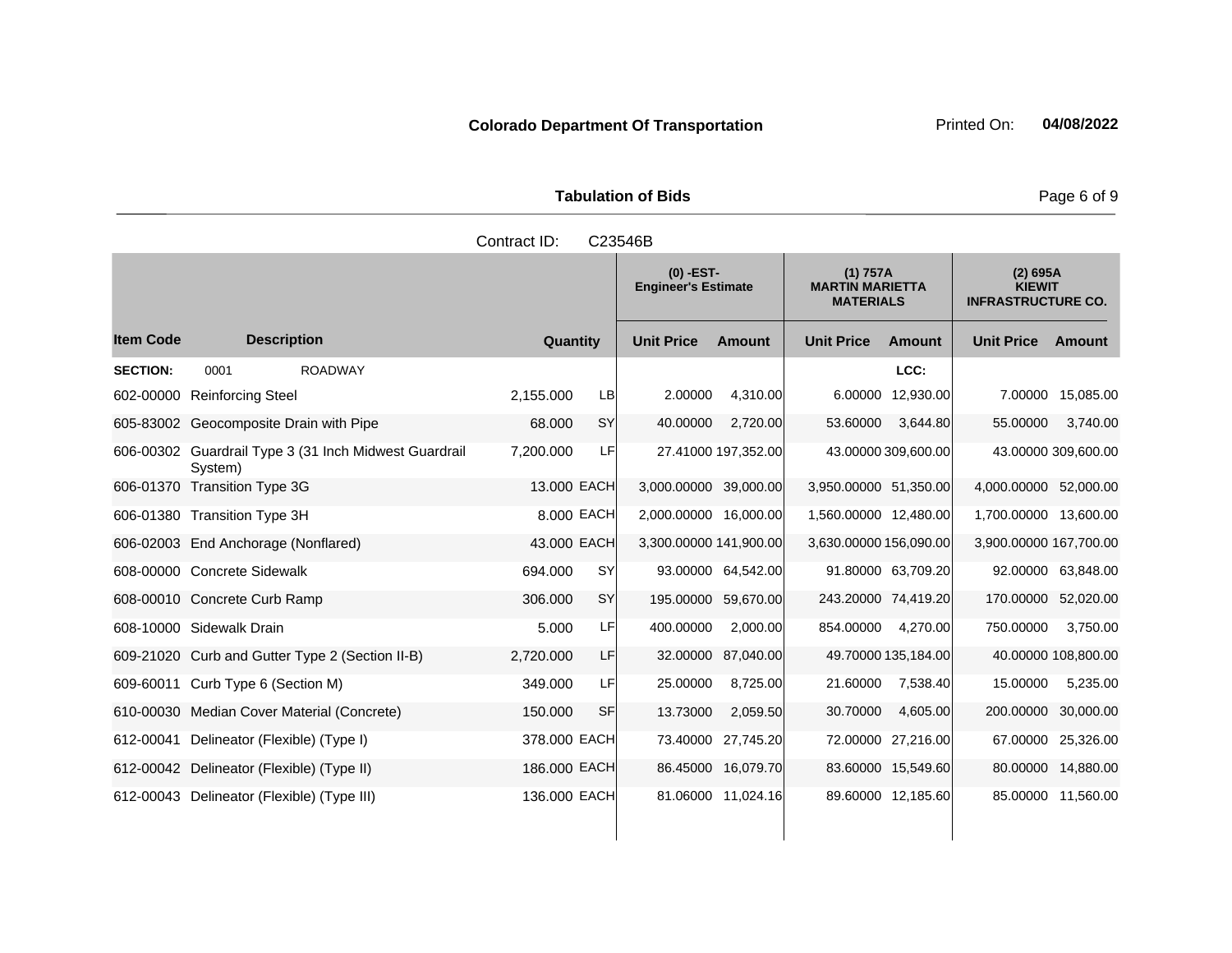**Tabulation of Bids** Page 7 of 9

|                  |                                                                            | Contract ID: |            | C23546B                                   |                    |                                                        |                    |                                                        |                    |
|------------------|----------------------------------------------------------------------------|--------------|------------|-------------------------------------------|--------------------|--------------------------------------------------------|--------------------|--------------------------------------------------------|--------------------|
|                  |                                                                            |              |            | $(0)$ -EST-<br><b>Engineer's Estimate</b> |                    | (1) 757A<br><b>MARTIN MARIETTA</b><br><b>MATERIALS</b> |                    | (2) 695A<br><b>KIEWIT</b><br><b>INFRASTRUCTURE CO.</b> |                    |
| <b>Item Code</b> | <b>Description</b>                                                         | Quantity     |            | <b>Unit Price</b>                         | <b>Amount</b>      | <b>Unit Price</b>                                      | Amount             | <b>Unit Price</b>                                      | <b>Amount</b>      |
| <b>SECTION:</b>  | 0001<br><b>ROADWAY</b>                                                     |              |            |                                           |                    |                                                        | LCC:               |                                                        |                    |
|                  | 614-00011 Sign Panel (Class I)                                             | 25,380       | <b>SF</b>  | 23.21000                                  | 589.07             | 25.10000                                               | 637.04             | 25.00000                                               | 634.50             |
|                  | 614-00012 Sign Panel (Class II)                                            | 259.750      | <b>SF</b>  | 26.29000                                  | 6,828.83           | 28.70000                                               | 7,454.83           | 29.00000                                               | 7,532.75           |
|                  | 614-00013 Sign Panel (Class III)                                           | 212.750      | <b>SF</b>  | 36.11000                                  | 7,682.40           |                                                        | 47.50000 10,105.63 | 50.00000                                               | 10,637.50          |
|                  | 614-01503 Steel Sign Support (2-Inch Round)(Post and<br>Socket)            |              | 4,000 EACH | 225.00000                                 | 900.00             | 372.60000                                              | 1,490.40           | 380.00000                                              | 1,520.00           |
|                  | 614-01573 Steel Sign Support (2-1/2 Inch Round NP-<br>40)(Post & Slipbase) | 14,000 EACH  |            | 400.00000                                 | 5,600.00           | 507.60000                                              | 7,106.40           | 460.00000                                              | 6,440.00           |
|                  | 614-80385 Rumble Strip                                                     | 267.040.000  | LF         |                                           | 0.32000 85,452.80  |                                                        | 0.13000 34,715.20  | 0.30000                                                | 80,112.00          |
|                  | 619-50235 3 Inch Plastic Pipe (Special)                                    | 40.000       | LF         | 30.00000                                  | 1,200.00           | 33.20000                                               | 1,328.00           | 120.00000                                              | 4,800.00           |
|                  | 620-00005 Field Office (Special)                                           |              | 1.000 EACH | 25,000.00000 25,000.00                    |                    | 41,000.00000 41,000.00                                 |                    | 15,000.00000                                           | 15,000.00          |
|                  | 620-00012 Field Laboratory (Class 2)                                       |              | 1.000 EACH | 20,000.00000 20,000.00                    |                    | 51,000.00000 51,000.00                                 |                    | 8,000.00000                                            | 8,000.00           |
|                  | 620-00020 Sanitary Facility                                                |              | 2,000 EACH | 5,000.00000 10,000.00                     |                    | 3,500.00000                                            | 7,000.00           | 4,000.00000                                            | 8,000.00           |
|                  | 621-00450 Detour Pavement                                                  | 1,440.000    | <b>SY</b>  |                                           | 57.30000 82,512.00 |                                                        | 36.00000 51,840.00 | 120.00000 172,800.00                                   |                    |
|                  | 625-00000 Construction Surveying                                           | 1.000        | L SI       | 20,000.00000 20,000.00                    |                    |                                                        |                    | 153,000.00000 153,000.00 100,000.00000 100,000.00      |                    |
|                  | 626-00000 Mobilization                                                     | 1.000        | L S        | 1,841,988. 1,841,988.<br>88000            | 88                 | 1,155,000. 1,155,000.<br>00000                         | 00                 | 1,970,000. 1,970,000.<br>00000                         | 00                 |
|                  | 626-01114 Public Information Management (Tier IV)                          | 350.000      | <b>DAY</b> | 100.00000 35,000.00                       |                    |                                                        | 77.60000 27,160.00 |                                                        | 50.00000 17,500.00 |
|                  | 627-00008 Modified Epoxy Pavement Marking                                  | 976.000      | GAL        |                                           | 71.83000 70,106.08 | 154.50000 150,792.00                                   |                    | 250.00000 244,000.00                                   |                    |
|                  |                                                                            |              |            |                                           |                    |                                                        |                    |                                                        |                    |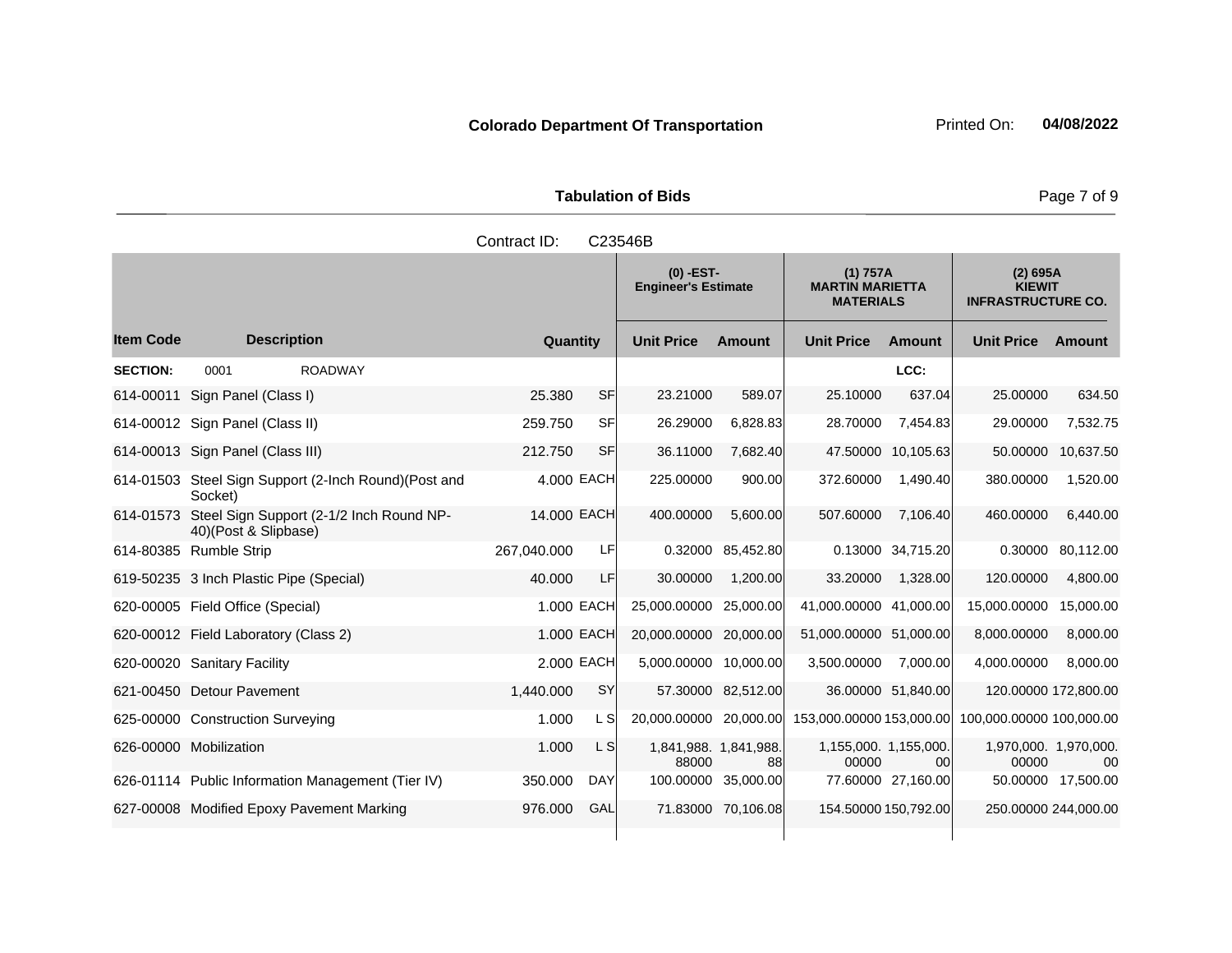| <b>Tabulation of Bids</b> | Page 8 of 9                               |                                                        |                                                        |
|---------------------------|-------------------------------------------|--------------------------------------------------------|--------------------------------------------------------|
| Contract ID:              | C23546B                                   |                                                        |                                                        |
|                           | $(0)$ -EST-<br><b>Engineer's Estimate</b> | (1) 757A<br><b>MARTIN MARIETTA</b><br><b>MATERIALS</b> | (2) 695A<br><b>KIEWIT</b><br><b>INFRASTRUCTURE CO.</b> |

|                  |                                                                         |                        | <b>Engineer's Estimate</b> |               | <b>MARTIN MARIETTA</b><br><b>MATERIALS</b> |                     | <b>KIEWIT</b><br><b>INFRASTRUCTURE CO.</b> |                     |
|------------------|-------------------------------------------------------------------------|------------------------|----------------------------|---------------|--------------------------------------------|---------------------|--------------------------------------------|---------------------|
| <b>Item Code</b> | <b>Description</b>                                                      | Quantity               | <b>Unit Price</b>          | <b>Amount</b> | <b>Unit Price</b>                          | Amount              | <b>Unit Price</b>                          | Amount              |
| <b>SECTION:</b>  | 0001<br><b>ROADWAY</b>                                                  |                        |                            |               |                                            | LCC:                |                                            |                     |
|                  | 627-00013 Pavement Marking Paint (High Build)                           | 3,904.000<br>GAL       | 34.46000 134,531.84        |               |                                            | 83.20000 324,812.80 |                                            | 50.00000 195,200.00 |
| 627-30405        | <b>Preformed Thermoplastic Pavement</b><br>Marking (Word-Symbol)        | <b>SF</b><br>1,718.560 | 13.15000 22,599.06         |               |                                            | 23.20000 39,870.59  |                                            | 21.00000 36,089.76  |
| 627-30411        | Preformed Thermoplastic Pavement<br>Marking (Xwalk-Stop Line) (Special) | SFI<br>1,344.000       | 12.91000 17,351.04         |               |                                            | 17.20000 23,116.80  |                                            | 14.00000 18,816.00  |
| 630-00000        | Flagging                                                                | 3,000.000 HOUR         | 25.00000 75,000.00         |               |                                            | 35.80000 107,400.00 |                                            | 33.00000 99,000.00  |
|                  | 630-00007 Traffic Control Inspection                                    | 150.000<br>DAY         | 250.00000 37,500.00        |               |                                            | 119.40000 17,910.00 |                                            | 80.00000 12,000.00  |
|                  | 630-00012 Traffic Control Management                                    | 180.000<br><b>DAY</b>  | 1,000.00000 180,000.00     |               | 1,490.00000 268,200.00                     |                     | 1,000.00000 180,000.00                     |                     |
|                  | 630-80002 Flashing Beacon (Solar)                                       | 44.000 EACH            | 1,000.00000 44,000.00      |               |                                            | 955.00000 42,020.00 | 900.00000 39,600.00                        |                     |
|                  | 630-80335 Barricade (Type 3 M-A) (Temporary)                            | 4.000 EACH             | 142.00000                  | 568.00        | 239.00000                                  | 956.00              | 240.00000                                  | 960.00              |
|                  | 630-80336 Barricade (Type 3 M-B) (Temporary)                            | 10.000 EACH            | 300.00000                  | 3,000.00      | 298.00000                                  | 2,980.00            | 300.00000                                  | 3,000.00            |
| 630-80337        | Barricade (Type 3 M-C) (Temporary)                                      | 4.000 EACH             | 300.00000                  | 1,200.00      | 418.00000                                  | 1,672.00            | 400.00000                                  | 1,600.00            |
| 630-80338        | Barricade (Type 3 M-D) (Temporary)                                      | 2.000 EACH             | 600.00000                  | 1,200.00      | 418.00000                                  | 836.00              | 400.00000                                  | 800.00              |
| 630-80341        | Construction Traffic Sign (Panel Size A)                                | 53.000 EACH            | 50.00000                   | 2,650.00      | 53.70000                                   | 2,846.10            | 52.00000                                   | 2,756.00            |
|                  | 630-80342 Construction Traffic Sign (Panel Size B)                      | 108.000 EACH           | 75.00000                   | 8,100.00      | 59.70000                                   | 6,447.60            | 130.00000                                  | 14,040.00           |
|                  | 630-80343 Construction Traffic Sign (Panel Size C)                      | 20.000 EACH            | 90.00000                   | 1,800.00      | 65.70000                                   | 1,314.00            | 70.00000                                   | 1,400.00            |
|                  | 630-80344 Construction Traffic Sign (Special)                           | 128.000<br><b>SF</b>   | 20.00000                   | 2,560.00      | 22.70000                                   | 2,905.60            | 22.00000                                   | 2,816.00            |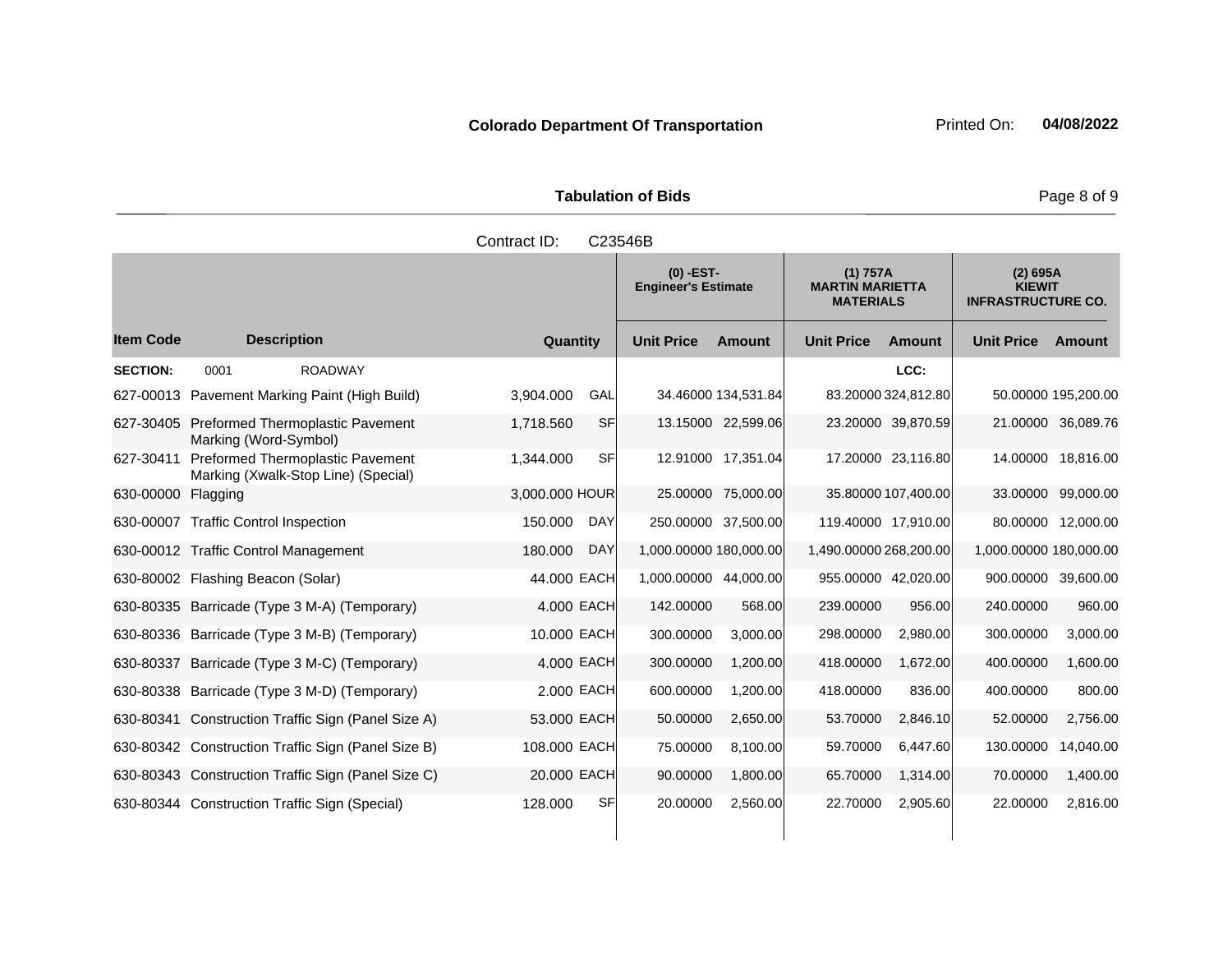**Tabulation of Bids** Page 9 of 9

|                  |                       |                    | Contract ID: | C23546B                                   |               |                                                        |               |                                                        |               |
|------------------|-----------------------|--------------------|--------------|-------------------------------------------|---------------|--------------------------------------------------------|---------------|--------------------------------------------------------|---------------|
|                  |                       |                    |              | $(0)$ -EST-<br><b>Engineer's Estimate</b> |               | (1) 757A<br><b>MARTIN MARIETTA</b><br><b>MATERIALS</b> |               | (2) 695A<br><b>KIEWIT</b><br><b>INFRASTRUCTURE CO.</b> |               |
| <b>Item Code</b> |                       | <b>Description</b> | Quantity     | <b>Unit Price</b>                         | <b>Amount</b> | <b>Unit Price</b>                                      | <b>Amount</b> | <b>Unit Price</b>                                      | <b>Amount</b> |
| <b>SECTION:</b>  | 0001                  | <b>ROADWAY</b>     |              |                                           |               |                                                        | LCC:          |                                                        |               |
| 630-80350        | <b>Vertical Panel</b> |                    | 40,000 EACH  | 30.00000                                  | 1,200.00      | 35.80000                                               | 1,432.00      | 35.00000                                               | 1,400.00      |

# 630-80355 Portable Message Sign Panel 12.000 EACH 4,000.00000 48,000.00 5,950.00000 71,400.00 6,000.00000 72,000.00 630-80358 Advance Warning Flashing or Sequencing 12.000 EACH 2,000.00000 24,000.00 1,195.00000 14,340.00 1,200.00000 14,400.00

630-80360 Drum Channelizing Device 300.000 EACH 38.02000 11,406.00 41.80000 12,540.00 40.00000 12,000.00

630-80363 Drum Channelizing Device (With Light) (Flashing) 150.000 EACH 45.00000 6,750.00 47.80000 7,170.00 46.00000 6,900.00 630-80370 Barrier (Temporary) 600.000 LF 40.00000 24,000.00 40.70000 24,420.00 80.00000 48,000.00 630-80380 Traffic Cone 400.000 EACH 11.95000 4,780.00 12.00000 4,800.00 12.00000 4,800.00

Arrow Panel (C Type)

630-80384 Tubular Marker 400.000 EACH 25.66000 10,264.00 35.80000 14,320.00 36.00000 14,400.00 630-80511 Mobile Pavement Marking Zone 1.000 L S 10,000.00000 10,000.00 11,290.0000 11,290.00 20,000.000 20,000.00 630-80560 Mobile Profilograph Operation Zone 1.000 L S 3,000.00000 3,000.00 9,400.00000 9,400.00 5,000.00000 5,000.00 630-85020 Mobile Attenuator 4.000 EACH 5,000.00000 20,000.00 29,900.00000 119,600.00 30,000.00000 120,000.00 Section Totals: \$16,500,000.00 | \$17,781,881.53 | \$20,845,330.26 **Contract Grand Totals \$16,500,000.00 \$17,781,881.53 \$20,845,330.26**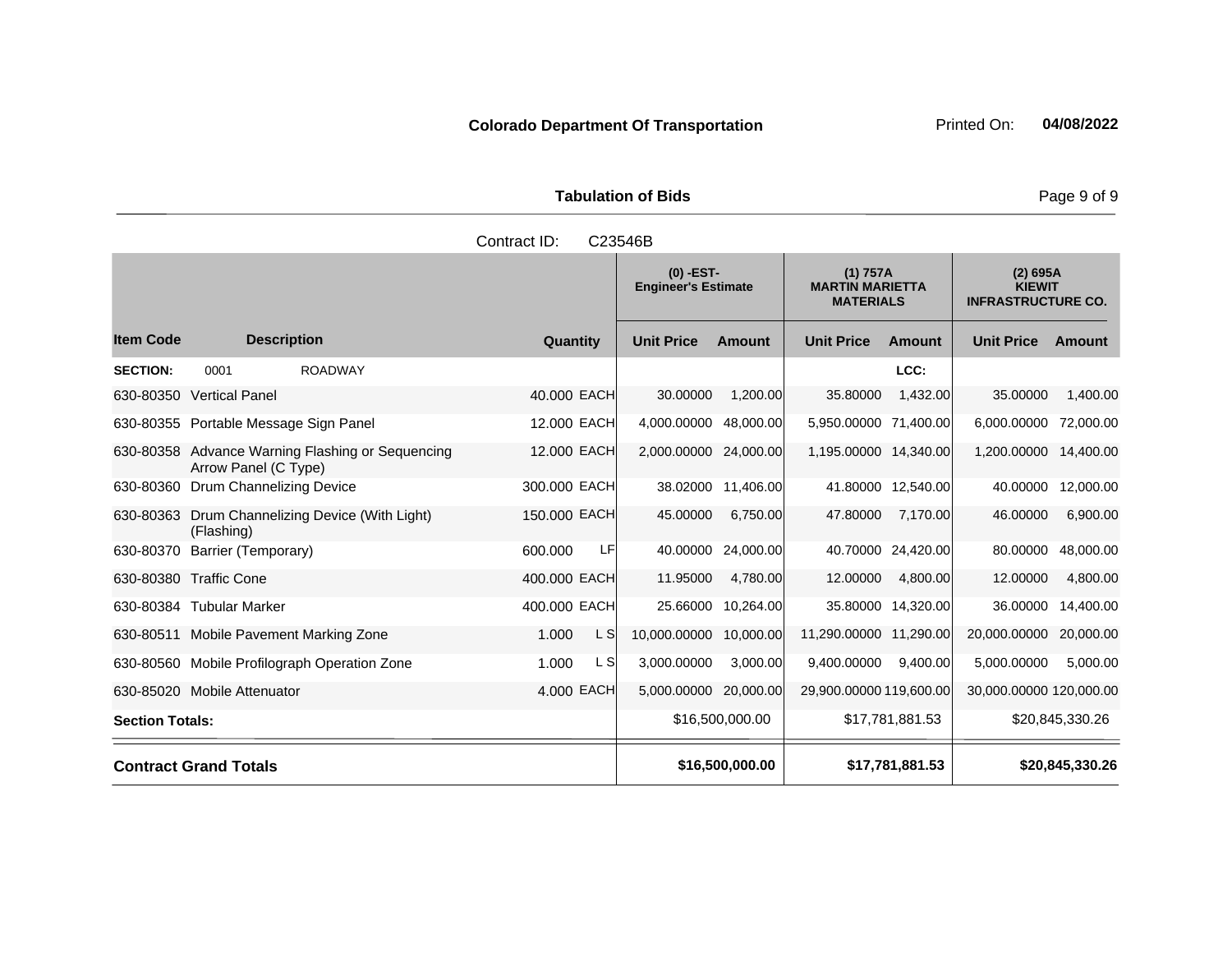**Low Bid Item Analysis Page 1 of 12** 

| Contract ID: | C23546B |
|--------------|---------|
|              |         |

| Line            | Item/<br><b>Description</b>                      | Quantity                                                | Estimated<br>Price | <b>Bid Price/</b><br>Units | Estimated<br>Amount | <b>Bid Amount</b> | <b>Bid Est</b><br>% | Overrun $(+)$<br>Underrun (-) |
|-----------------|--------------------------------------------------|---------------------------------------------------------|--------------------|----------------------------|---------------------|-------------------|---------------------|-------------------------------|
| <b>SECTION:</b> | 0001                                             | <b>ROADWAY</b>                                          |                    |                            |                     |                   |                     |                               |
| 0005            | 201-00000<br>Clearing and Grubbing               | 1.000                                                   | 10,000.00000       | 19,300.00000<br><b>LS</b>  | 10,000.00           | 19,300.00         | 193.00%             | 9,300.00                      |
| 0010            | 201-00005<br><b>Removal of Debris</b>            | 1.000                                                   | 5,000.00000        | 10,100.00000<br><b>LS</b>  | 5,000.00            | 10,100.00         | 202.00%             | 5,100.00                      |
| 0015            | 202-00010<br><b>Removal of Tree</b>              | 1.000                                                   | 500.00000          | 2,600.00000<br><b>EACH</b> | 500.00              | 2,600.00          | 520.00%             | 2,100.00                      |
| 0020            | 202-00090<br><b>Removal of Delineator</b>        | 698,000                                                 | 8.00000            | 6.00000<br><b>EACH</b>     | 5,584.00            | 4,188.00          | 75.00%              | $-1,396.00$                   |
| 0025            | 202-00200<br><b>Removal of Sidewalk</b>          | 694.000                                                 | 31.00000           | 19.90000<br><b>SY</b>      | 21,514.00           | 13,810.60         | 64.19%              | $-7,703.40$                   |
| 0030            | 202-00203<br><b>Removal of Curb and Gutter</b>   | 2,720.000                                               | 10.00000           | 11.00000<br>LF             | 27,200.00           | 29,920.00         | 110.00%             | 2,720.00                      |
| 0035            | 202-00206                                        | 306.000<br>Removal of Concrete Curb Ramp                | 42.00000           | 30.00000<br><b>SY</b>      | 12,852.00           | 9,180.00          | 71.43%              | $-3,672.00$                   |
| 0040            | 202-00210<br><b>Removal of Concrete Pavement</b> | 1,139.000                                               | 16.00000           | 9.90000<br><b>SY</b>       | 18,224.00           | 11,276.10         | 61.88%              | $-6,947.90$                   |
| 0045            | 202-00220<br>Removal of Asphalt Mat              | 250,000                                                 | 3.00000            | 48.20000<br><b>SY</b>      | 750.00              | 12,050.00         | 1606.67%            | 11,300.00                     |
| 0050            | 202-00222<br><b>Removal of Detour Pavement</b>   | 1,440.000                                               | 5.21000            | 8.90000<br><b>SY</b>       | 7,502.40            | 12,816.00         | 170.83%             | 5,313.60                      |
| 0055            | 202-00240                                        | 627,069.00<br>Removal of Asphalt Mat (Planing)          | 3.00000            | 1.76000<br><b>SY</b>       | 1,881,207.00        | 1,103,641.44      | 58.67%              | -777,565.56                   |
| 0060            | 202-00246                                        | 4.113.000<br>Removal of Asphalt Mat (Planing) (Special) | 15.00000           | 7.90000<br>SY              | 61,695.00           | 32,492.70         | 52.67%              | $-29,202.30$                  |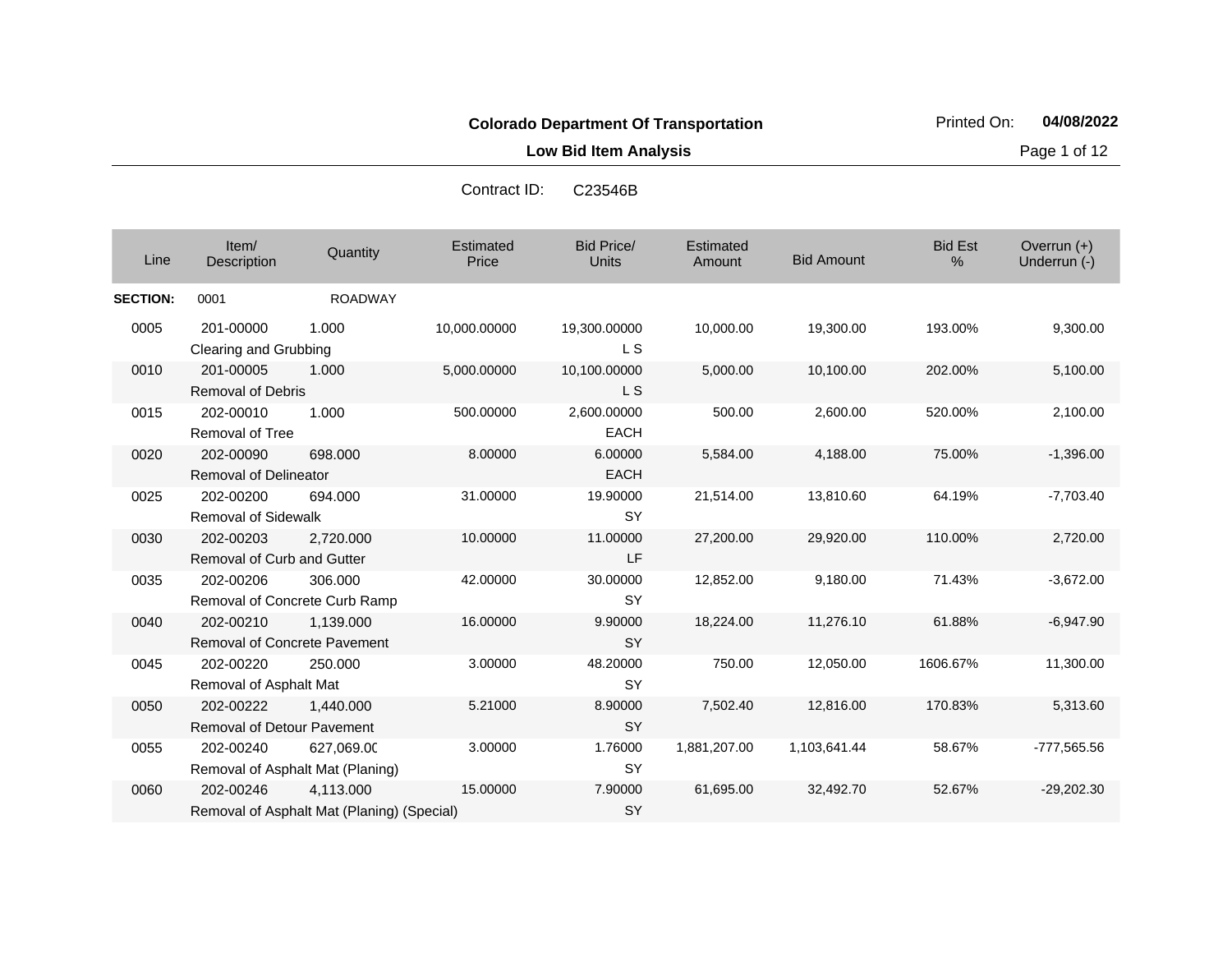**Low Bid Item Analysis Page 2 of 12** 

Contract ID: C23546B

| Line            | Item/<br>Description                       | Quantity                                                          | Estimated<br>Price | Bid Price/<br>Units        | Estimated<br>Amount | <b>Bid Amount</b> | <b>Bid Est</b><br>% | Overrun $(+)$<br>Underrun (-) |
|-----------------|--------------------------------------------|-------------------------------------------------------------------|--------------------|----------------------------|---------------------|-------------------|---------------------|-------------------------------|
| <b>SECTION:</b> | 0001                                       | <b>ROADWAY</b>                                                    |                    |                            |                     |                   |                     |                               |
| 0065            | 202-00453<br>2)                            | 351.000<br>Removal of Portions of Present Structure (Class        | 337.00000          | 476.00000<br><b>SY</b>     | 118,287.00          | 167,076.00        | 141.25%             | 48,789.00                     |
| 0070            | 202-00460<br>3)                            | 40.000<br><b>Removal of Portions of Present Structure (Class)</b> | 645.00000          | 2,380.00000<br><b>SY</b>   | 25,800.00           | 95,200.00         | 368.99%             | 69,400.00                     |
| 0075            | 202-00505                                  | 205.000<br><b>Removal of Portions of Present Structure</b>        | 122.00000          | 297.50000<br><b>SF</b>     | 25,010.00           | 60,987.50         | 243.85%             | 35,977.50                     |
| 0080            | 202-00810<br>Removal of Ground Sign        | 14.000                                                            | 75.00000           | 119.50000<br><b>EACH</b>   | 1,050.00            | 1,673.00          | 159.33%             | 623.00                        |
| 0085            | 202-00821<br>Removal of Sign Panel         | 2.000                                                             | 75.00000           | 119.50000<br><b>EACH</b>   | 150.00              | 239.00            | 159.33%             | 89.00                         |
| 0090            | 202-01130<br>Removal of Guardrail Type 3   | 6,550.000                                                         | 11.51496           | 6.20000<br>LF              | 75,423.00           | 40,610.00         | 53.84%              | $-34,813.00$                  |
| 0095            | 202-01300<br>Removal of End Anchorage      | 42.000                                                            | 324.90476          | 324.00000<br><b>EACH</b>   | 13,646.00           | 13,608.00         | 99.72%              | $-38.00$                      |
| 0100            | 202-04002<br><b>Clean Culvert</b>          | 3.000                                                             | 2,000.00000        | 1,530.00000<br><b>EACH</b> | 6,000.00            | 4,590.00          | 76.50%              | $-1,410.00$                   |
| 0105            | 202-04010<br>Clean Inlet                   | 38.000                                                            | 730.00000          | 8,024.00000<br><b>EACH</b> | 27,740.00           | 304,912.00        | 1099.18%            | 277,172.00                    |
| 0110            | 202-04050<br>Clean Expansion Joint         | 140.000                                                           | 16.00000           | 59.50000<br>LF             | 2,240.00            | 8,330.00          | 371.88%             | 6,090.00                      |
| 0115            | 202-05300<br>Removal and Disposal of Paint | 1.000                                                             | 45,000.00000       | 150,000.00000<br>L S       | 45,000.00           | 150,000.00        | 333.33%             | 105,000.00                    |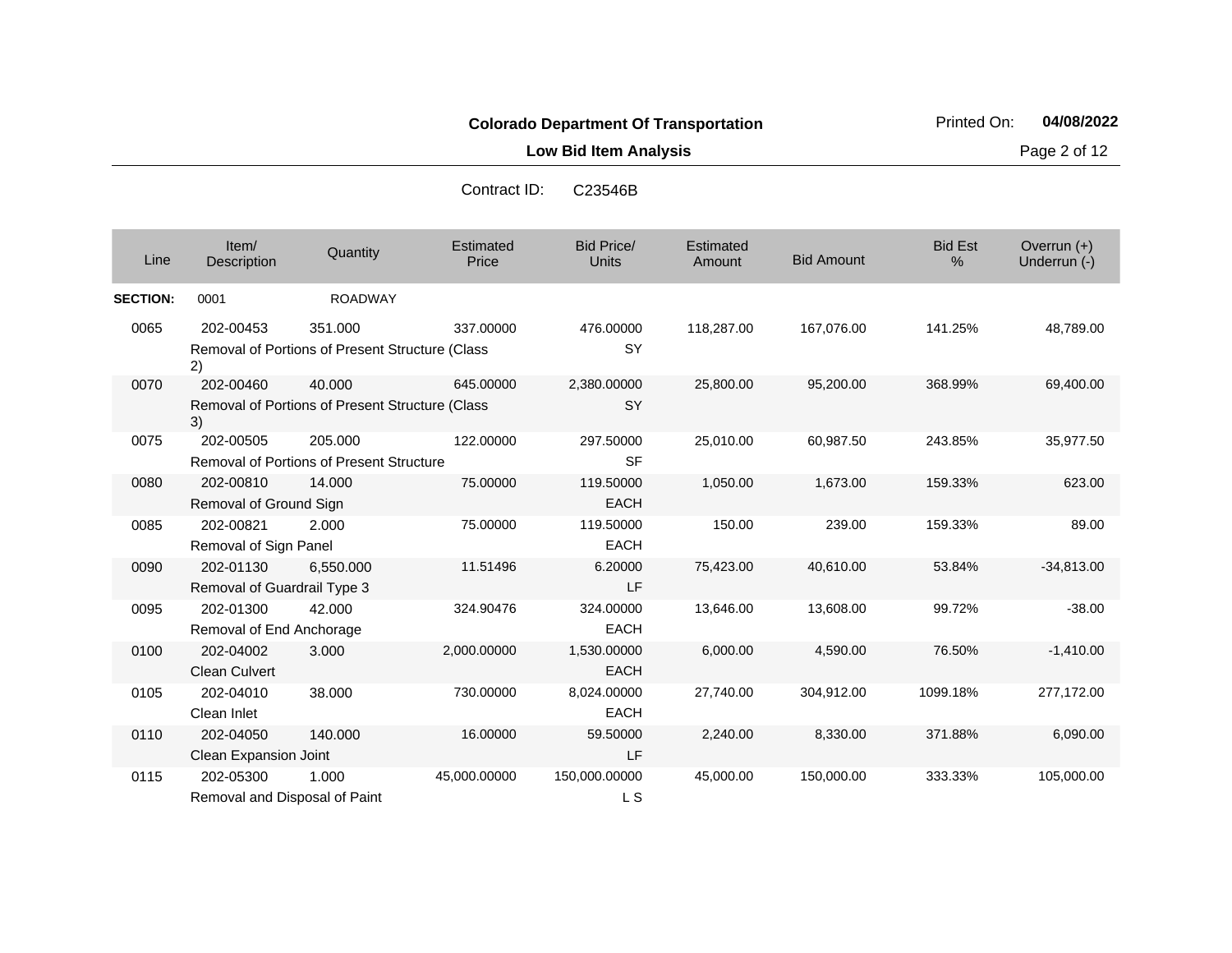**Low Bid Item Analysis Page 3 of 12** 

| Contract ID: | C23546B |
|--------------|---------|
|              |         |

| Line            | Item/<br><b>Description</b>                 | Quantity       | Estimated<br>Price | <b>Bid Price/</b><br>Units | Estimated<br>Amount | <b>Bid Amount</b> | <b>Bid Est</b><br>% | Overrun $(+)$<br>Underrun (-) |
|-----------------|---------------------------------------------|----------------|--------------------|----------------------------|---------------------|-------------------|---------------------|-------------------------------|
| <b>SECTION:</b> | 0001                                        | <b>ROADWAY</b> |                    |                            |                     |                   |                     |                               |
| 0120            | 203-00000<br>Unclassified Excavation        | 111.000        | 20.00000           | 100.00000<br><b>CY</b>     | 2,220.00            | 11,100.00         | 500.00%             | 8,880.00                      |
| 0125            | 203-01500<br><b>Blading</b>                 | 150.000        | 175.00000          | 155.30000<br><b>HOUR</b>   | 26,250.00           | 23,295.00         | 88.74%              | $-2,955.00$                   |
| 0130            | 203-01597<br>Potholing                      | 200.000        | 250.00000          | 307.00000<br><b>HOUR</b>   | 50,000.00           | 61,400.00         | 122.80%             | 11,400.00                     |
| 0135            | 206-00000<br><b>Structure Excavation</b>    | 642.000        | 27.98131           | 49.50000<br><b>CY</b>      | 17,964.00           | 31,779.00         | 176.90%             | 13,815.00                     |
| 0140            | 206-00065<br>Structure Backfill (Flow-Fill) | 138,000        | 142.00000          | 196.50000<br><b>CY</b>     | 19,596.00           | 27,117.00         | 138.38%             | 7,521.00                      |
| 0145            | 206-00200<br>Structure Backfill (Class 2)   | 174.000        | 174.00000          | 51.80000<br>CY             | 30,276.00           | 9,013.20          | 29.77%              | $-21,262.80$                  |
| 0150            | 207-00702<br>Topsoil (Offsite)              | 1,500.000      | 82.00000           | 47.10000<br><b>CY</b>      | 123,000.00          | 70,650.00         | 57.44%              | $-52,350.00$                  |
| 0155            | 208-00002<br>Erosion Log Type 1 (12 Inch)   | 300.000        | 5.00000            | 2.90000<br>LF              | 1,500.00            | 870.00            | 58.00%              | $-630.00$                     |
| 0160            | 208-00008<br>Erosion Log Type 2 (12 Inch)   | 300,000        | 5.57000            | 5.80000<br>LF              | 1,671.00            | 1,740.00          | 104.13%             | 69.00                         |
| 0165            | 208-00012<br>Erosion Log Type 1 (9 Inch)    | 300.000        | 13.00000           | 10.80000<br>LF             | 3,900.00            | 3,240.00          | 83.08%              | $-660.00$                     |
| 0170            | 208-00013<br>Erosion Log Type 1 (20 Inch)   | 300.000        | 8.00000            | 8.00000<br>LF              | 2,400.00            | 2,400.00          | 100.00%             | 0.00                          |
| 0175            | 208-00020<br>Silt Fence                     | 4,600.000      | 5.00000            | 1.50000<br>LF              | 23,000.00           | 6,900.00          | 30.00%              | $-16,100.00$                  |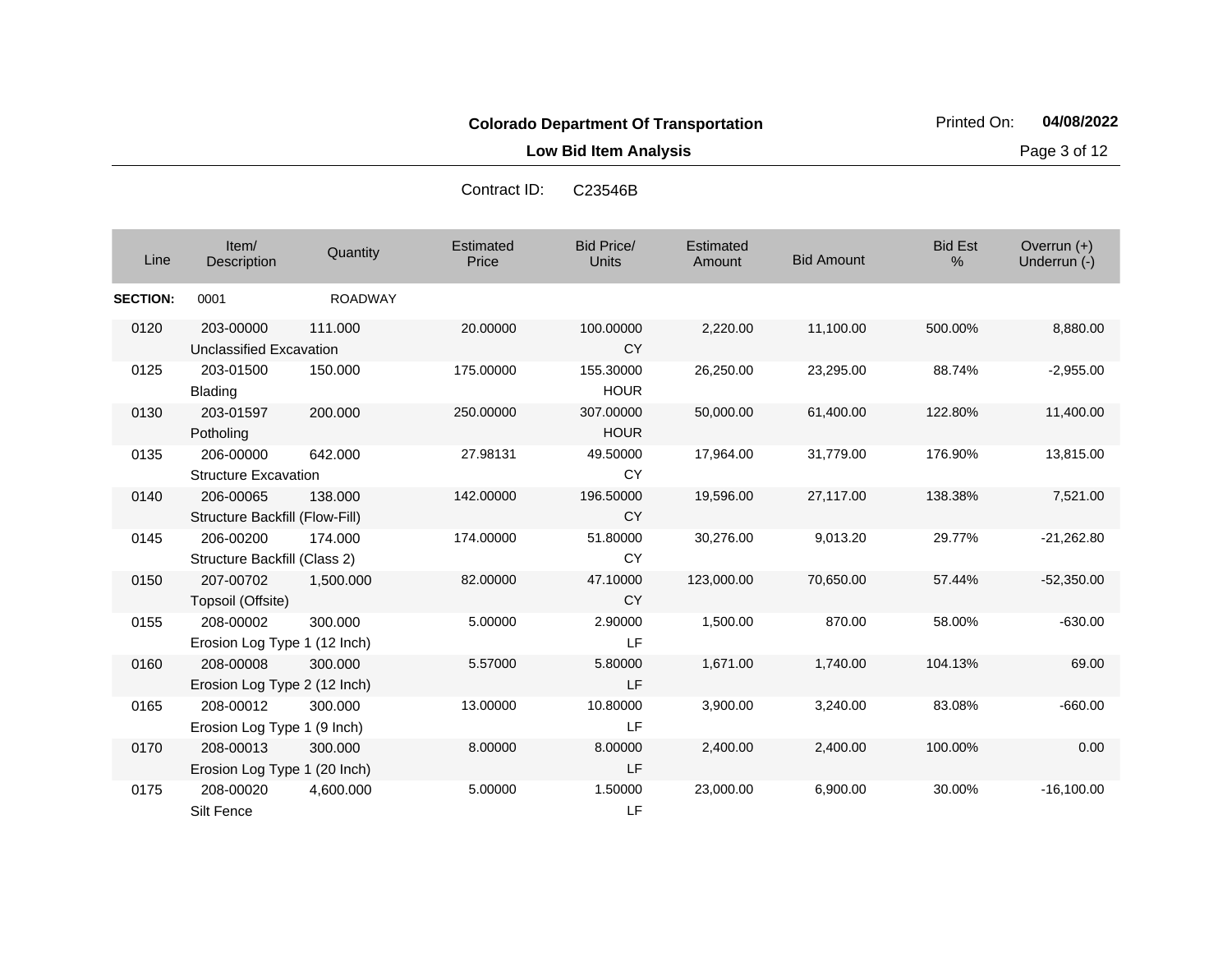**Low Bid Item Analysis Page 4 of 12** 

Contract ID: C23546B

| Line            | Item/<br>Description                           | Quantity                                                  | Estimated<br>Price | <b>Bid Price/</b><br><b>Units</b> | Estimated<br>Amount | <b>Bid Amount</b> | <b>Bid Est</b><br>% | Overrun $(+)$<br>Underrun (-) |
|-----------------|------------------------------------------------|-----------------------------------------------------------|--------------------|-----------------------------------|---------------------|-------------------|---------------------|-------------------------------|
| <b>SECTION:</b> | 0001                                           | <b>ROADWAY</b>                                            |                    |                                   |                     |                   |                     |                               |
| 0180            | 208-00035<br>Aggregate Bag                     | 400.000                                                   | 9.00000            | 10.20000<br>LF                    | 3,600.00            | 4,080.00          | 113.33%             | 480.00                        |
| 0185            | 208-00046<br>(Type 1)                          | 8.000<br><b>Pre-fabricated Concrete Washout Structure</b> | 5,000.00000        | 590.00000<br><b>EACH</b>          | 40,000.00           | 4,720.00          | 11.80%              | $-35,280.00$                  |
| 0190            | 208-00051                                      | 50.000<br>Storm Drain Inlet Protection (Type I)           | 13.00000           | 13.60000<br>LF                    | 650.00              | 680.00            | 104.62%             | 30.00                         |
| 0195            | 208-00052                                      | 100.000<br>Storm Drain Inlet Protection (Type II)         | 18.00000           | 26.40000<br>LF                    | 1,800.00            | 2,640.00          | 146.67%             | 840.00                        |
| 0200            | 208-00075                                      | 8.000<br>Pre-fabricated Vehicle Tracking Pad              | 4,065.00000        | 7,750.00000<br><b>EACH</b>        | 32,520.00           | 62,000.00         | 190.65%             | 29,480.00                     |
| 0205            | 208-00103                                      | 120.000<br>Removal and Disposal of Sediment (Labor)       | 61.90000           | 94.10000<br><b>HOUR</b>           | 7,428.00            | 11,292.00         | 152.02%             | 3,864.00                      |
| 0210            | 208-00105                                      | 120.000<br>Removal and Disposal of Sediment (Equipment)   | 131.43000          | 123.60000<br><b>HOUR</b>          | 15,771.60           | 14,832.00         | 94.04%              | $-939.60$                     |
| 0215            | 208-00106<br>Sweeping (Sediment Removal)       | 150.000                                                   | 178.32000          | 235.50000<br><b>HOUR</b>          | 26,748.00           | 35,325.00         | 132.07%             | 8,577.00                      |
| 0220            | 208-00107<br><b>Removal of Trash</b>           | 120,000                                                   | 98.46000           | 94.10000<br><b>HOUR</b>           | 11,815.20           | 11,292.00         | 95.57%              | $-523.20$                     |
| 0225            | 208-00207<br><b>Erosion Control Management</b> | 140.000                                                   | 279.88000          | 144.00000<br><b>DAY</b>           | 39,183.20           | 20,160.00         | 51.45%              | $-19,023.20$                  |
| 0230            | 210-01180<br>Reset Guardrail (Special)         | 212.000                                                   | 100.00000          | 35.30000<br>LF                    | 21,200.00           | 7,483.60          | 35.30%              | $-13,716.40$                  |
| 0235            | 210-04010<br><b>Adiust Manhole</b>             | 4.000                                                     | 1,615.53000        | 1,220.00000<br><b>EACH</b>        | 6,462.12            | 4,880.00          | 75.52%              | $-1,582.12$                   |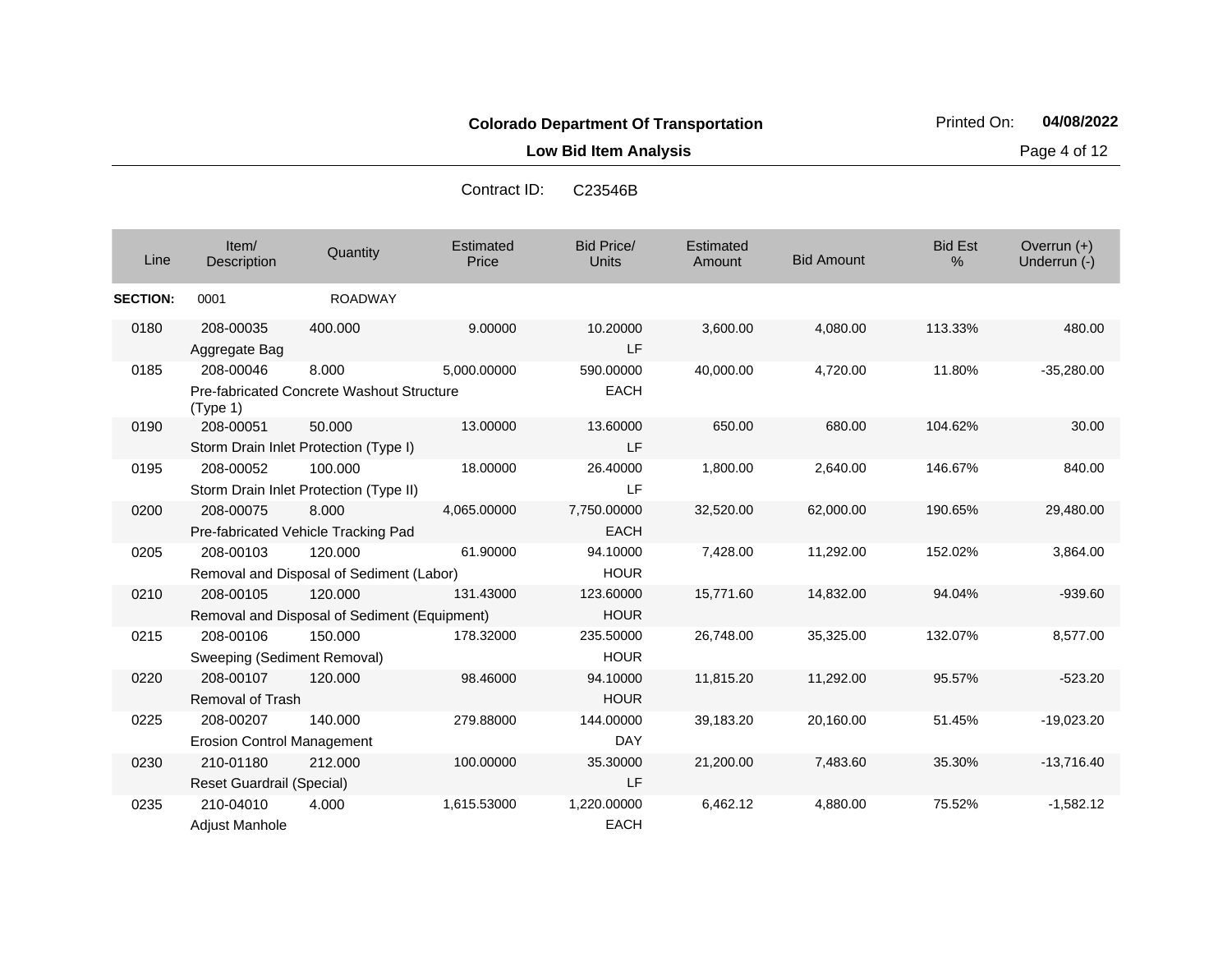**Low Bid Item Analysis Page 5 of 12** 

| Contract ID: | C23546B |
|--------------|---------|
|              |         |

| Line            | Item/<br>Description                                                               | Quantity       | Estimated<br>Price | <b>Bid Price/</b><br><b>Units</b> | Estimated<br>Amount | <b>Bid Amount</b> | <b>Bid Est</b><br>% | Overrun $(+)$<br>Underrun (-) |
|-----------------|------------------------------------------------------------------------------------|----------------|--------------------|-----------------------------------|---------------------|-------------------|---------------------|-------------------------------|
| <b>SECTION:</b> | 0001                                                                               | <b>ROADWAY</b> |                    |                                   |                     |                   |                     |                               |
| 0240            | 210-04050<br><b>Adjust Valve Box</b>                                               | 2.000          | 1,000.00000        | 45.00000<br><b>EACH</b>           | 2,000.00            | 90.00             | 4.50%               | $-1,910.00$                   |
| 0245            | 212-00700<br>Organic Fertilizer                                                    | 900.000        | 1.64000            | 2.10000<br><b>LB</b>              | 1,476.00            | 1,890.00          | 128.05%             | 414.00                        |
| 0250            | 212-00702<br>Biotic Soil Amendments (Hydraulically Applied)                        | 10,500.000     | 0.85000            | 1.50000<br><b>LB</b>              | 8,925.00            | 15,750.00         | 176.47%             | 6,825.00                      |
| 0255            | 212-00703<br>Humate                                                                | 225.000        | 1.65000            | 2.80000<br><b>LB</b>              | 371.25              | 630.00            | 169.70%             | 258.75                        |
| 0260            | 212-00704<br>Mycorrhizae                                                           | 60,000         | 23.50000           | 11.30000<br><b>LB</b>             | 1,410.00            | 678.00            | 48.09%              | $-732.00$                     |
| 0265            | 212-00707<br>Seeding (Native) Hydraulic                                            | 3.000          | 5,000.00000        | 2,250.00000<br><b>ACRE</b>        | 15,000.00           | 6,750.00          | 45.00%              | $-8,250.00$                   |
| 0270            | 213-00150<br><b>Bonded Fiber Matrix</b>                                            | 3.000          | 3,000.00000        | 3,980.00000<br><b>ACRE</b>        | 9,000.00            | 11,940.00         | 132.67%             | 2,940.00                      |
| 0275            | 216-00101<br>Soil Retention Blanket (Straw-Coconut)<br>(Photodegradable Class 1)   | 1,500.000      | 2.41000            | 4.20000<br><b>SY</b>              | 3,615.00            | 6,300.00          | 174.27%             | 2,685.00                      |
| 0280            | 216-00111<br><b>Soil Retention Blanket</b><br>(Excelsior) (Photodegadable Class 1) | 1.500.000      | 5.00000            | 3.90000<br><b>SY</b>              | 7,500.00            | 5,850.00          | 78.00%              | $-1,650.00$                   |
| 0285            | 216-00301<br>Turf Reinforcement Mat (Class 1)                                      | 1,500.000      | 4.73000            | 9.40000<br><b>SY</b>              | 7,095.00            | 14,100.00         | 198.73%             | 7,005.00                      |
| 0290            | 304-06000<br>Aggregate Base Course (Class 6)                                       | 896,000        | 40.00000           | 35.00000<br><b>TON</b>            | 35,840.00           | 31,360.00         | 87.50%              | $-4,480.00$                   |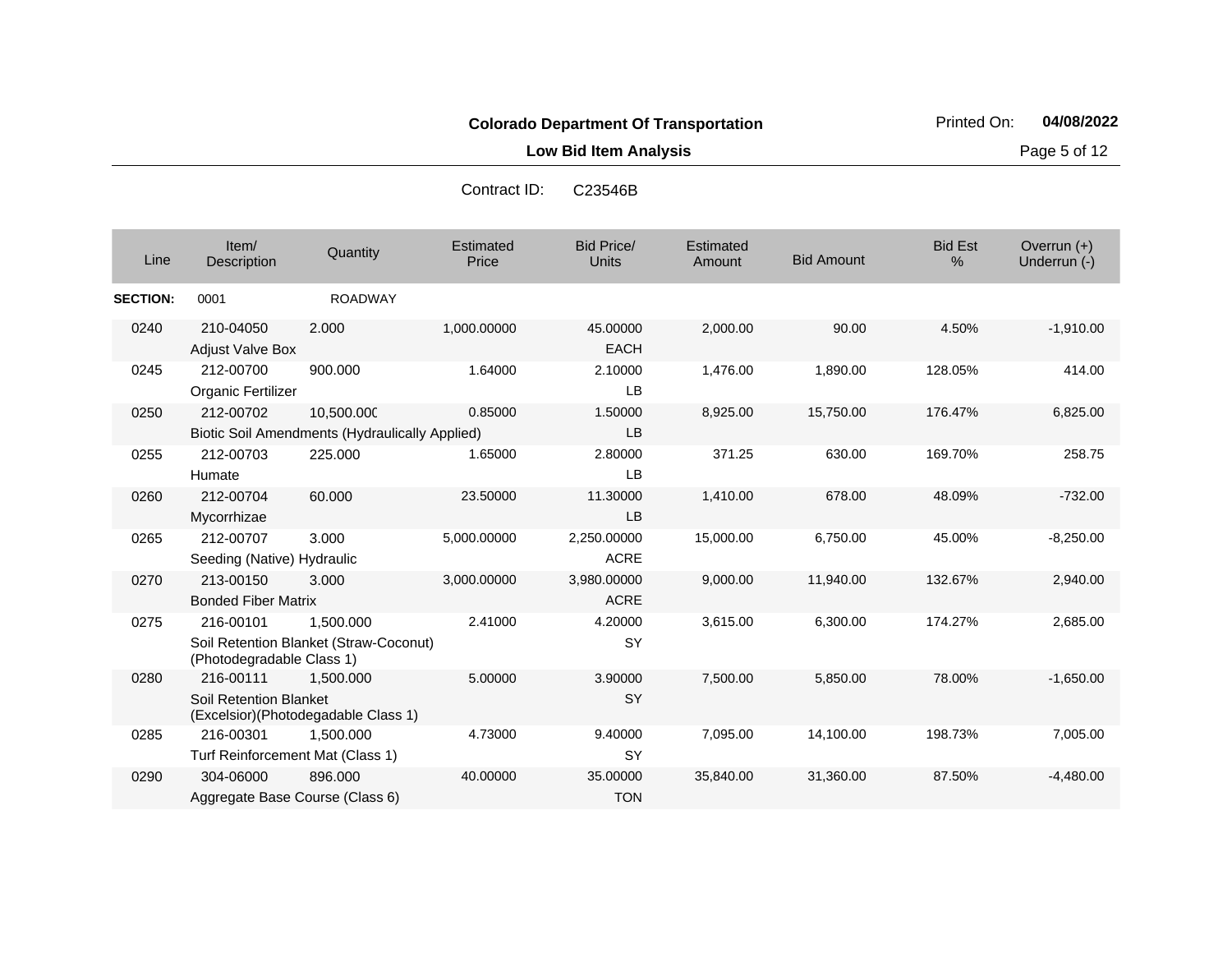**Low Bid Item Analysis Page 6 of 12** 

| Contract ID: | C23546B |
|--------------|---------|
|--------------|---------|

| Line            | Item/<br><b>Description</b>                    | Quantity                                                   | Estimated<br>Price | <b>Bid Price/</b><br><b>Units</b> | Estimated<br>Amount | <b>Bid Amount</b> | <b>Bid Est</b><br>% | Overrun $(+)$<br>Underrun (-) |
|-----------------|------------------------------------------------|------------------------------------------------------------|--------------------|-----------------------------------|---------------------|-------------------|---------------------|-------------------------------|
| <b>SECTION:</b> | 0001                                           | <b>ROADWAY</b>                                             |                    |                                   |                     |                   |                     |                               |
| 0295            | 403-00720                                      | 755.000<br>Hot Mix Asphalt (Patching) (Asphalt)            | 150.00000          | 166.50000<br><b>TON</b>           | 113,250.00          | 125,707.50        | 111.00%             | 12,457.50                     |
| 0300            | 403-09500<br>Furnish Hot Mix Asphalt           | 750.000                                                    | 70.00000           | 75.30000<br><b>TON</b>            | 52,500.00           | 56,475.00         | 107.57%             | 3,975.00                      |
| 0305            | 403-34721                                      | 440.000<br>Hot Mix Asphalt (Grading SX) (75) (PG 58-28)    | 100.00000          | 100.50000<br><b>TON</b>           | 44,000.00           | 44,220.00         | 100.50%             | 220.00                        |
| 0310            | 403-34771                                      | 95,923.000<br>Hot Mix Asphalt (Grading SX) (75) (PG 76-28) | 90.00000           | 101.00000<br><b>TON</b>           | 8,633,070.00        | 9,688,223.00      | 112.22%             | 1,055,153.00                  |
| 0315            | 408-01100<br>Joint Sealant                     | 608.000                                                    | 27.00000           | 35.50000<br>LF                    | 16,416.00           | 21,584.00         | 131.48%             | 5,168.00                      |
| 0320            | 409-09000<br>Micro-Surfacing Seal Coat         | 1.154.000                                                  | 250.00000          | 300.00000<br><b>TON</b>           | 288,500.00          | 346,200.00        | 120.00%             | 57,700.00                     |
| 0325            | 411-10255<br>Emulsified Asphalt (Slow-Setting) | 33,917.000                                                 | 3.51000            | 8.20000<br>GAL                    | 119,048.67          | 278,119.40        | 233.62%             | 159,070.73                    |
| 0330            | 412-00700<br>Concrete Pavement (7 Inch)        | 1,139.000                                                  | 110.00000          | 103.80000<br><b>SY</b>            | 125,290.00          | 118,228.20        | 94.36%              | $-7,061.80$                   |
| 0335            | 506-00206<br>Riprap (6 Inch)                   | 307.000                                                    | 150.00000          | 131.00000<br><b>CY</b>            | 46,050.00           | 40,217.00         | 87.33%              | $-5.833.00$                   |
| 0340            | 508-90000<br><b>Paint Existing Structure</b>   | 1.000                                                      | 45,000.00000       | 75,000.00000<br>L S               | 45,000.00           | 75,000.00         | 166.67%             | 30,000.00                     |
| 0345            | 509-90001<br><b>Paint Existing Structure</b>   | 32.000                                                     | 1,000.00000        | 2,500.00000<br><b>EACH</b>        | 32,000.00           | 80,000.00         | 250.00%             | 48,000.00                     |
| 0350            | 515-00120<br>Waterproofing (Membrane)          | 4,217.000                                                  | 24.00000           | 20.00000<br>SY                    | 101,208.00          | 84,340.00         | 83.33%              | $-16,868.00$                  |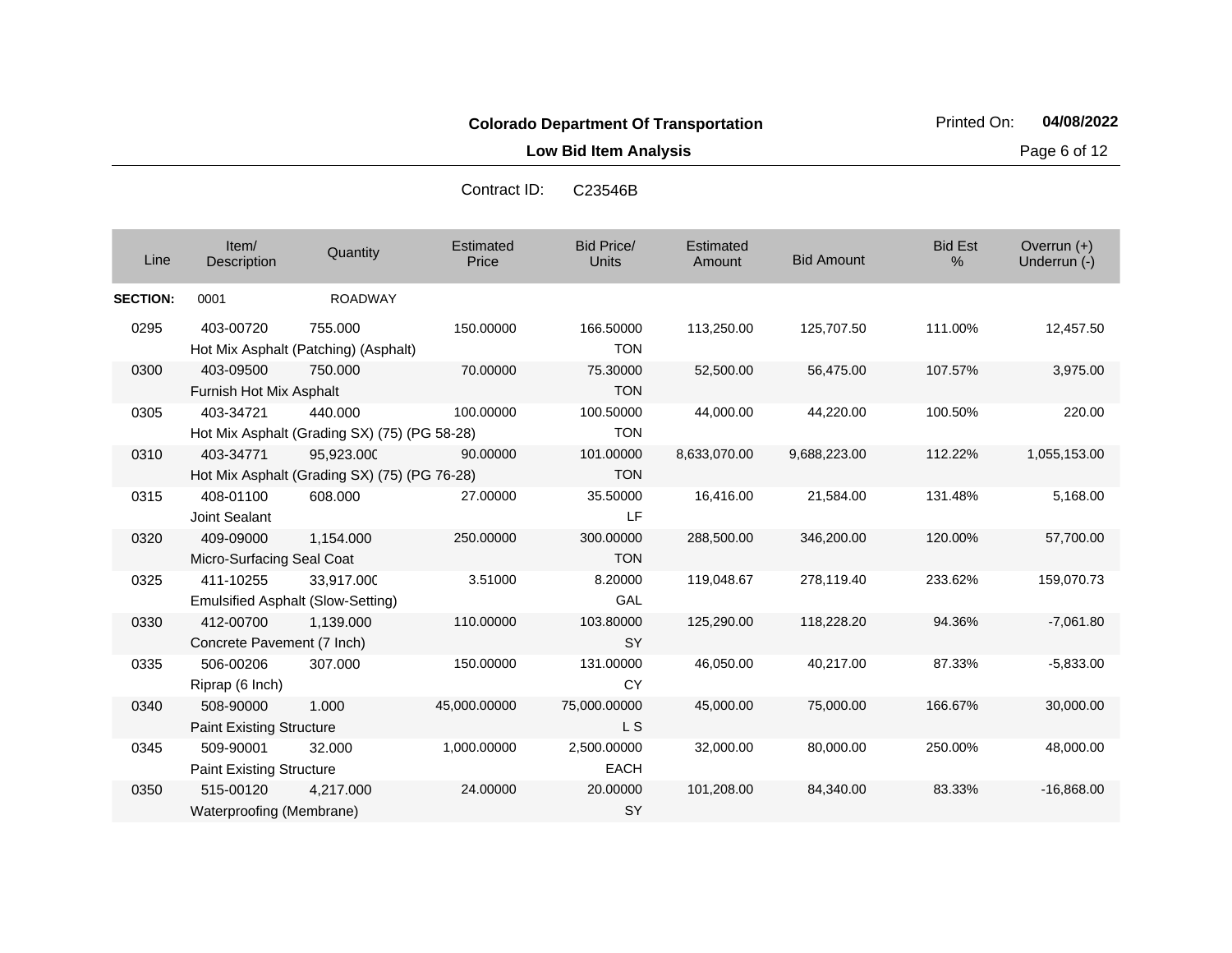**Low Bid Item Analysis Page 7 of 12** 

| Contract ID: | C23546B |
|--------------|---------|
|--------------|---------|

| Line            | Item/<br>Description                      | Quantity                                                        | Estimated<br>Price | <b>Bid Price/</b><br><b>Units</b> | Estimated<br>Amount | <b>Bid Amount</b> | <b>Bid Est</b><br>% | Overrun $(+)$<br>Underrun (-) |
|-----------------|-------------------------------------------|-----------------------------------------------------------------|--------------------|-----------------------------------|---------------------|-------------------|---------------------|-------------------------------|
| <b>SECTION:</b> | 0001                                      | <b>ROADWAY</b>                                                  |                    |                                   |                     |                   |                     |                               |
| 0355            | 518-01001                                 | 192,000<br>Bridge Expansion Joint (Asphaltic Plug)              | 300.00000          | 374.00000<br>LF                   | 57,600.00           | 71,808.00         | 124.67%             | 14,208.00                     |
| 0360            | 518-01060                                 | 140.000<br>Bridge Expansion Device (Gland) (0-4 Inches)         | 310.00000          | 142.50000<br>LF                   | 43,400.00           | 19,950.00         | 45.97%              | $-23,450.00$                  |
| 0365            | 601-03057<br>Concrete Class DR            | 48.000                                                          | 2,016.00000        | 2,970.00000<br><b>CY</b>          | 96,768.00           | 142,560.00        | 147.32%             | 45,792.00                     |
| 0370            | 601-06102<br>Concrete (Patching)          | 76.000                                                          | 300.00000          | 870.00000<br><b>CF</b>            | 22,800.00           | 66,120.00         | 290.00%             | 43,320.00                     |
| 0375            | 601-40302                                 | 5,600.000<br><b>Structural Concrete Coating (Anti-Graffiti)</b> | 4.00000            | 18.00000<br><b>SF</b>             | 22,400.00           | 100,800.00        | 450.00%             | 78,400.00                     |
| 0380            | 601-51005<br>Galvanic Anodes              | 1,955.000                                                       | 30.00000           | 33.30000<br><b>EACH</b>           | 58,650.00           | 65,101.50         | 111.00%             | 6,451.50                      |
| 0385            | 602-00000<br><b>Reinforcing Steel</b>     | 2,155.000                                                       | 2.00000            | 6.00000<br>LB                     | 4,310.00            | 12,930.00         | 300.00%             | 8,620.00                      |
| 0390            | 605-83002<br>Geocomposite Drain with Pipe | 68.000                                                          | 40.00000           | 53.60000<br><b>SY</b>             | 2,720.00            | 3,644.80          | 134.00%             | 924.80                        |
| 0395            | 606-00302<br>System)                      | 7,200.000<br>Guardrail Type 3 (31 Inch Midwest Guardrail        | 27.41000           | 43.00000<br>LF                    | 197,352.00          | 309,600.00        | 156.88%             | 112,248.00                    |
| 0400            | 606-01370<br><b>Transition Type 3G</b>    | 13.000                                                          | 3,000.00000        | 3,950.00000<br><b>EACH</b>        | 39,000.00           | 51,350.00         | 131.67%             | 12,350.00                     |
| 0405            | 606-01380<br>Transition Type 3H           | 8.000                                                           | 2,000.00000        | 1,560.00000<br><b>EACH</b>        | 16,000.00           | 12,480.00         | 78.00%              | $-3,520.00$                   |
| 0410            | 606-02003<br>End Anchorage (Nonflared)    | 43.000                                                          | 3,300.00000        | 3,630.00000<br><b>EACH</b>        | 141,900.00          | 156,090.00        | 110.00%             | 14,190.00                     |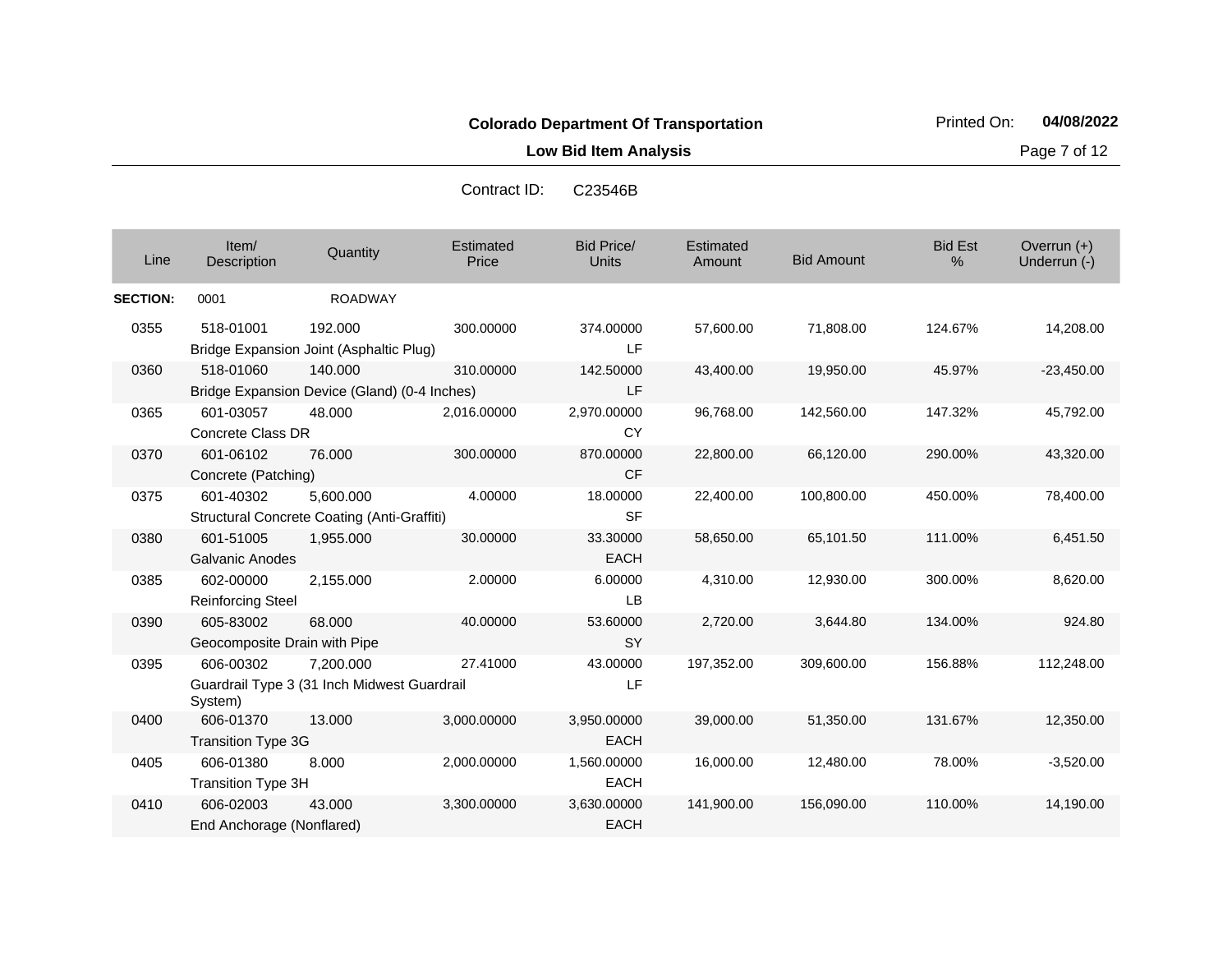**Low Bid Item Analysis Page 8 of 12** 

| Contract ID: | C23546B |
|--------------|---------|
|              |         |

| Line            | Item/<br>Description                          | Quantity                                           | <b>Estimated</b><br>Price | <b>Bid Price/</b><br>Units | Estimated<br>Amount | <b>Bid Amount</b> | <b>Bid Est</b><br>% | Overrun (+)<br>Underrun (-) |
|-----------------|-----------------------------------------------|----------------------------------------------------|---------------------------|----------------------------|---------------------|-------------------|---------------------|-----------------------------|
| <b>SECTION:</b> | 0001                                          | <b>ROADWAY</b>                                     |                           |                            |                     |                   |                     |                             |
| 0415            | 608-00000<br><b>Concrete Sidewalk</b>         | 694.000                                            | 93.00000                  | 91.80000<br><b>SY</b>      | 64,542.00           | 63,709.20         | 98.71%              | $-832.80$                   |
| 0420            | 608-00010<br>Concrete Curb Ramp               | 306,000                                            | 195.00000                 | 243.20000<br><b>SY</b>     | 59,670.00           | 74,419.20         | 124.72%             | 14,749.20                   |
| 0425            | 608-10000<br>Sidewalk Drain                   | 5.000                                              | 400.00000                 | 854.00000<br><b>LF</b>     | 2,000.00            | 4,270.00          | 213.50%             | 2,270.00                    |
| 0430            | 609-21020                                     | 2.720.000<br>Curb and Gutter Type 2 (Section II-B) | 32.00000                  | 49.70000<br>LF             | 87,040.00           | 135,184.00        | 155.31%             | 48,144.00                   |
| 0435            | 609-60011<br>Curb Type 6 (Section M)          | 349.000                                            | 25.00000                  | 21.60000<br><b>LF</b>      | 8,725.00            | 7,538.40          | 86.40%              | $-1,186.60$                 |
| 0440            | 610-00030                                     | 150,000<br>Median Cover Material (Concrete)        | 13.73000                  | 30.70000<br><b>SF</b>      | 2,059.50            | 4,605.00          | 223.60%             | 2,545.50                    |
| 0445            | 612-00041<br>Delineator (Flexible) (Type I)   | 378,000                                            | 73.40000                  | 72.00000<br><b>EACH</b>    | 27,745.20           | 27,216.00         | 98.09%              | $-529.20$                   |
| 0450            | 612-00042<br>Delineator (Flexible) (Type II)  | 186,000                                            | 86.45000                  | 83.60000<br><b>EACH</b>    | 16,079.70           | 15,549.60         | 96.70%              | $-530.10$                   |
| 0455            | 612-00043<br>Delineator (Flexible) (Type III) | 136,000                                            | 81.06000                  | 89.60000<br><b>EACH</b>    | 11,024.16           | 12,185.60         | 110.54%             | 1,161.44                    |
| 0460            | 614-00011<br>Sign Panel (Class I)             | 25.380                                             | 23.21000                  | 25.10000<br><b>SF</b>      | 589.07              | 637.04            | 108.14%             | 47.97                       |
| 0465            | 614-00012<br>Sign Panel (Class II)            | 259.750                                            | 26.29000                  | 28.70000<br><b>SF</b>      | 6,828.83            | 7,454.83          | 109.17%             | 626.00                      |
| 0470            | 614-00013<br>Sign Panel (Class III)           | 212.750                                            | 36.11000                  | 47.50000<br><b>SF</b>      | 7,682.40            | 10,105.63         | 131.54%             | 2,423.23                    |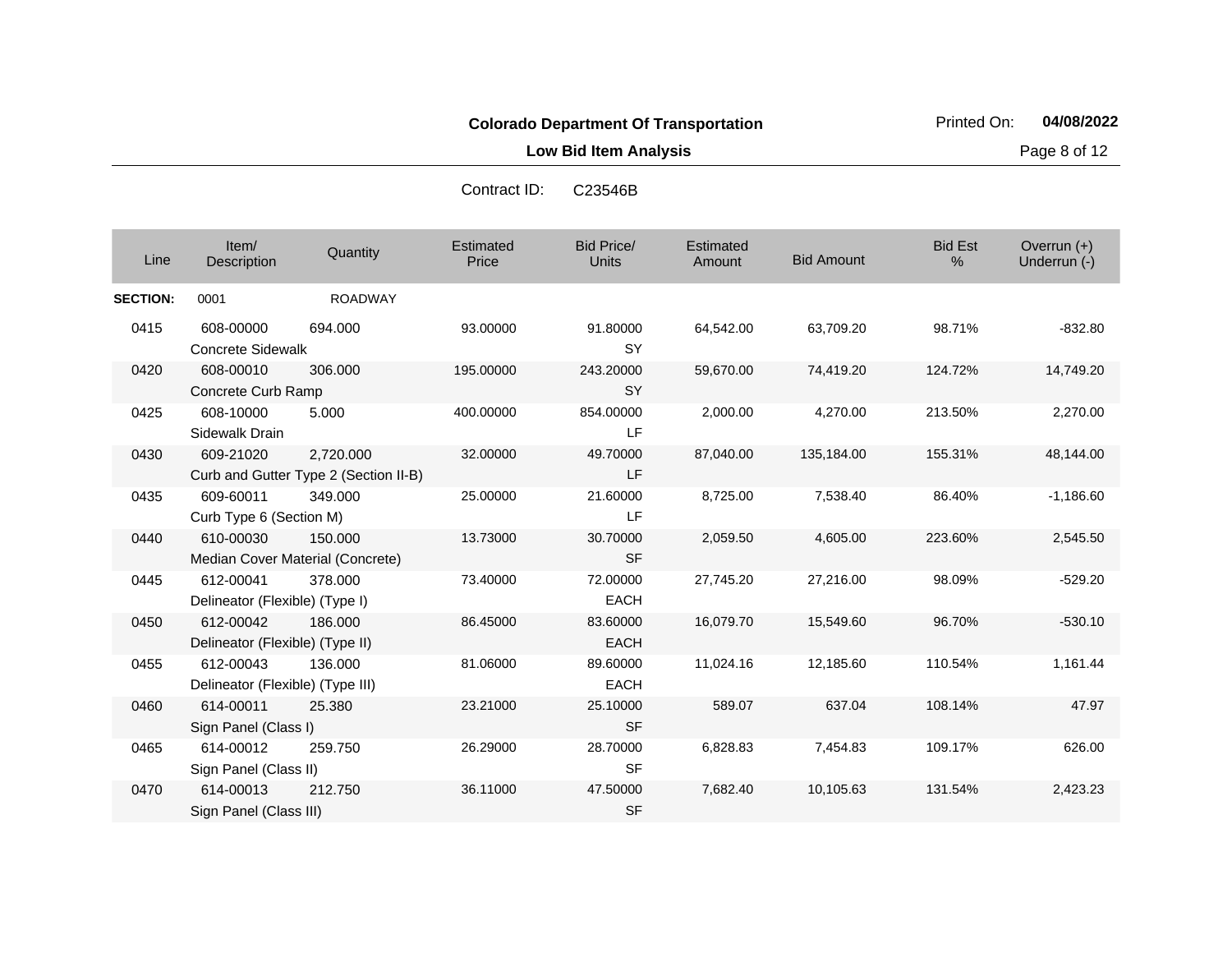**Low Bid Item Analysis Page 9 of 12** 

| Contract ID: | C23546B |
|--------------|---------|
|--------------|---------|

| Line            | Item/<br>Description                                                                     | Quantity       | Estimated<br>Price | <b>Bid Price/</b><br><b>Units</b> | Estimated<br>Amount | <b>Bid Amount</b> | <b>Bid Est</b><br>% | Overrun $(+)$<br>Underrun (-) |
|-----------------|------------------------------------------------------------------------------------------|----------------|--------------------|-----------------------------------|---------------------|-------------------|---------------------|-------------------------------|
| <b>SECTION:</b> | 0001                                                                                     | <b>ROADWAY</b> |                    |                                   |                     |                   |                     |                               |
| 0475            | 614-01503<br>Steel Sign Support (2-Inch Round)(Post and                                  | 4.000          | 225.00000          | 372.60000<br><b>EACH</b>          | 900.00              | 1,490.40          | 165.60%             | 590.40                        |
| 0480            | Socket)<br>614-01573<br>Steel Sign Support (2-1/2 Inch Round NP-<br>40)(Post & Slipbase) | 14.000         | 400.00000          | 507.60000<br><b>EACH</b>          | 5,600.00            | 7,106.40          | 126.90%             | 1,506.40                      |
| 0485            | 614-80385<br><b>Rumble Strip</b>                                                         | 267,040.00     | 0.32000            | 0.13000<br>LF                     | 85,452.80           | 34,715.20         | 40.63%              | $-50,737.60$                  |
| 0490            | 619-50235<br>3 Inch Plastic Pipe (Special)                                               | 40,000         | 30.00000           | 33.20000<br>LF                    | 1,200.00            | 1,328.00          | 110.67%             | 128.00                        |
| 0495            | 620-00005<br>Field Office (Special)                                                      | 1.000          | 25,000.00000       | 41,000.00000<br><b>EACH</b>       | 25,000.00           | 41,000.00         | 164.00%             | 16,000.00                     |
| 0500            | 620-00012<br>Field Laboratory (Class 2)                                                  | 1.000          | 20,000.00000       | 51,000.00000<br><b>EACH</b>       | 20,000.00           | 51,000.00         | 255.00%             | 31,000.00                     |
| 0505            | 620-00020<br><b>Sanitary Facility</b>                                                    | 2.000          | 5,000.00000        | 3,500.00000<br><b>EACH</b>        | 10,000.00           | 7,000.00          | 70.00%              | $-3,000.00$                   |
| 0510            | 621-00450<br><b>Detour Pavement</b>                                                      | 1,440.000      | 57.30000           | 36.00000<br><b>SY</b>             | 82,512.00           | 51,840.00         | 62.83%              | $-30,672.00$                  |
| 0515            | 625-00000<br><b>Construction Surveying</b>                                               | 1.000          | 20,000.00000       | 153,000.00000<br><b>LS</b>        | 20,000.00           | 153,000.00        | 765.00%             | 133,000.00                    |
| 0520            | 626-00000<br>Mobilization                                                                | 1.000          | 1,841,988.88000    | 1,155,000.00000<br>L S            | 1,841,988.88        | 1,155,000.00      | 62.70%              | -686,988.88                   |
| 0525            | 626-01114<br>Public Information Management (Tier IV)                                     | 350.000        | 100.00000          | 77.60000<br><b>DAY</b>            | 35,000.00           | 27,160.00         | 77.60%              | $-7,840.00$                   |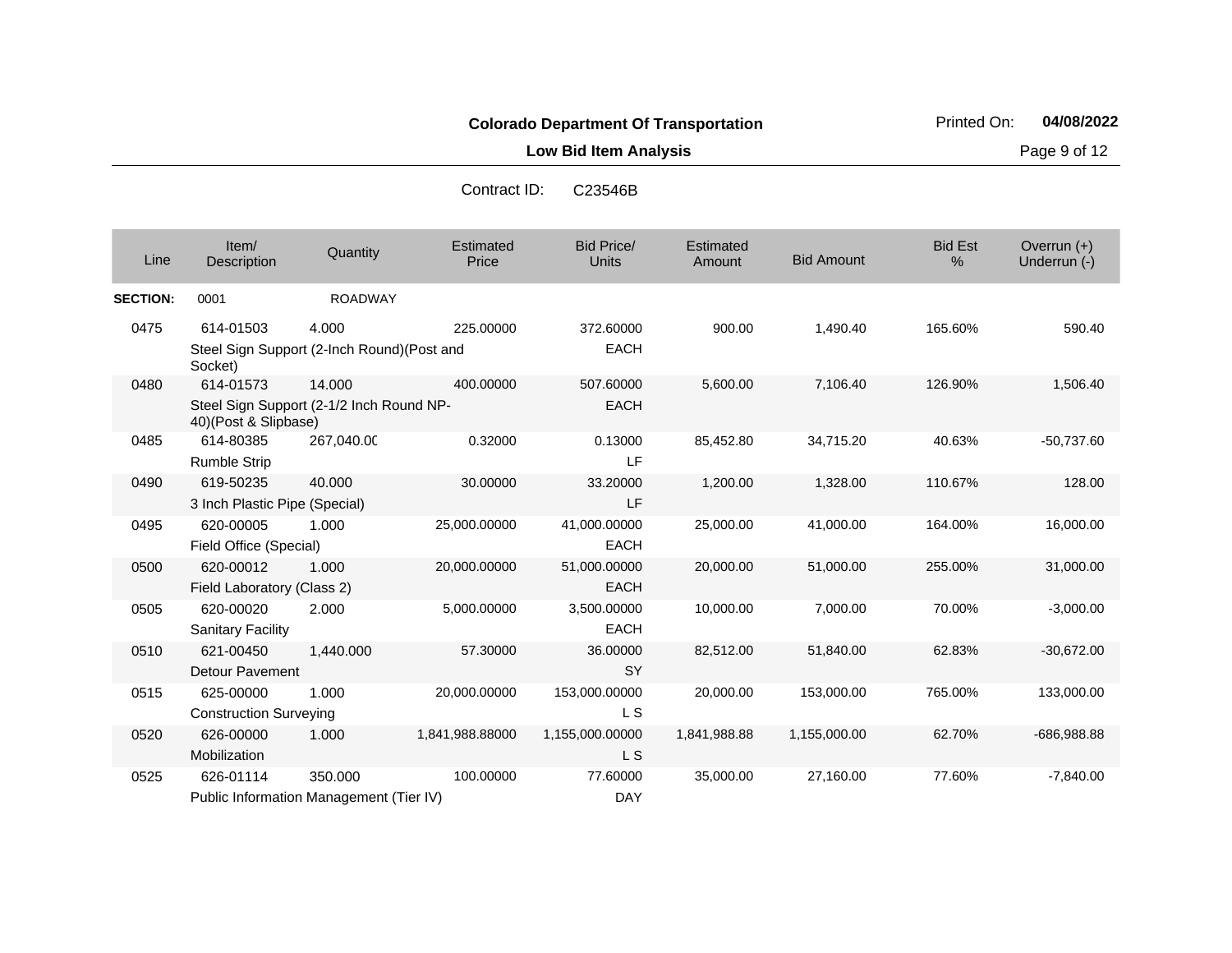**Low Bid Item Analysis Page 10 of 12** 

| Contract ID: | C23546B |
|--------------|---------|
|--------------|---------|

| Line            | Item/<br>Description                           | Quantity                                              | Estimated<br>Price | <b>Bid Price/</b><br>Units | Estimated<br>Amount | <b>Bid Amount</b> | <b>Bid Est</b><br>$\%$ | Overrun $(+)$<br>Underrun (-) |
|-----------------|------------------------------------------------|-------------------------------------------------------|--------------------|----------------------------|---------------------|-------------------|------------------------|-------------------------------|
| <b>SECTION:</b> | 0001                                           | <b>ROADWAY</b>                                        |                    |                            |                     |                   |                        |                               |
| 0530            | 627-00008                                      | 976,000<br>Modified Epoxy Pavement Marking            | 71.83000           | 154.50000<br>GAL           | 70,106.08           | 150,792.00        | 215.09%                | 80,685.92                     |
| 0535            | 627-00013                                      | 3,904.000<br>Pavement Marking Paint (High Build)      | 34.46000           | 83.20000<br>GAL            | 134,531.84          | 324,812.80        | 241.44%                | 190,280.96                    |
| 0540            | 627-30405<br>(Word-Symbol)                     | 1.718.560<br>Preformed Thermoplastic Pavement Marking | 13.15000           | 23.20000<br><b>SF</b>      | 22,599.06           | 39,870.59         | 176.43%                | 17,271.53                     |
| 0545            | 627-30411<br>(Xwalk-Stop Line) (Special)       | 1.344.000<br>Preformed Thermoplastic Pavement Marking | 12.91000           | 17.20000<br><b>SF</b>      | 17,351.04           | 23,116.80         | 133.23%                | 5,765.76                      |
| 0550            | 630-00000<br>Flagging                          | 3,000.000                                             | 25.00000           | 35.80000<br><b>HOUR</b>    | 75,000.00           | 107,400.00        | 143.20%                | 32,400.00                     |
| 0555            | 630-00007<br><b>Traffic Control Inspection</b> | 150.000                                               | 250.00000          | 119.40000<br><b>DAY</b>    | 37,500.00           | 17,910.00         | 47.76%                 | $-19,590.00$                  |
| 0560            | 630-00012<br><b>Traffic Control Management</b> | 180,000                                               | 1,000.00000        | 1,490.00000<br><b>DAY</b>  | 180,000.00          | 268,200.00        | 149.00%                | 88,200.00                     |
| 0565            | 630-80002<br>Flashing Beacon (Solar)           | 44.000                                                | 1,000.00000        | 955.00000<br><b>EACH</b>   | 44,000.00           | 42,020.00         | 95.50%                 | $-1,980.00$                   |
| 0570            | 630-80335                                      | 4.000<br>Barricade (Type 3 M-A) (Temporary)           | 142.00000          | 239.00000<br><b>EACH</b>   | 568.00              | 956.00            | 168.31%                | 388.00                        |
| 0575            | 630-80336                                      | 10.000<br>Barricade (Type 3 M-B) (Temporary)          | 300.00000          | 298.00000<br><b>EACH</b>   | 3,000.00            | 2,980.00          | 99.33%                 | $-20.00$                      |
| 0580            | 630-80337                                      | 4.000<br>Barricade (Type 3 M-C) (Temporary)           | 300.00000          | 418.00000<br><b>EACH</b>   | 1,200.00            | 1,672.00          | 139.33%                | 472.00                        |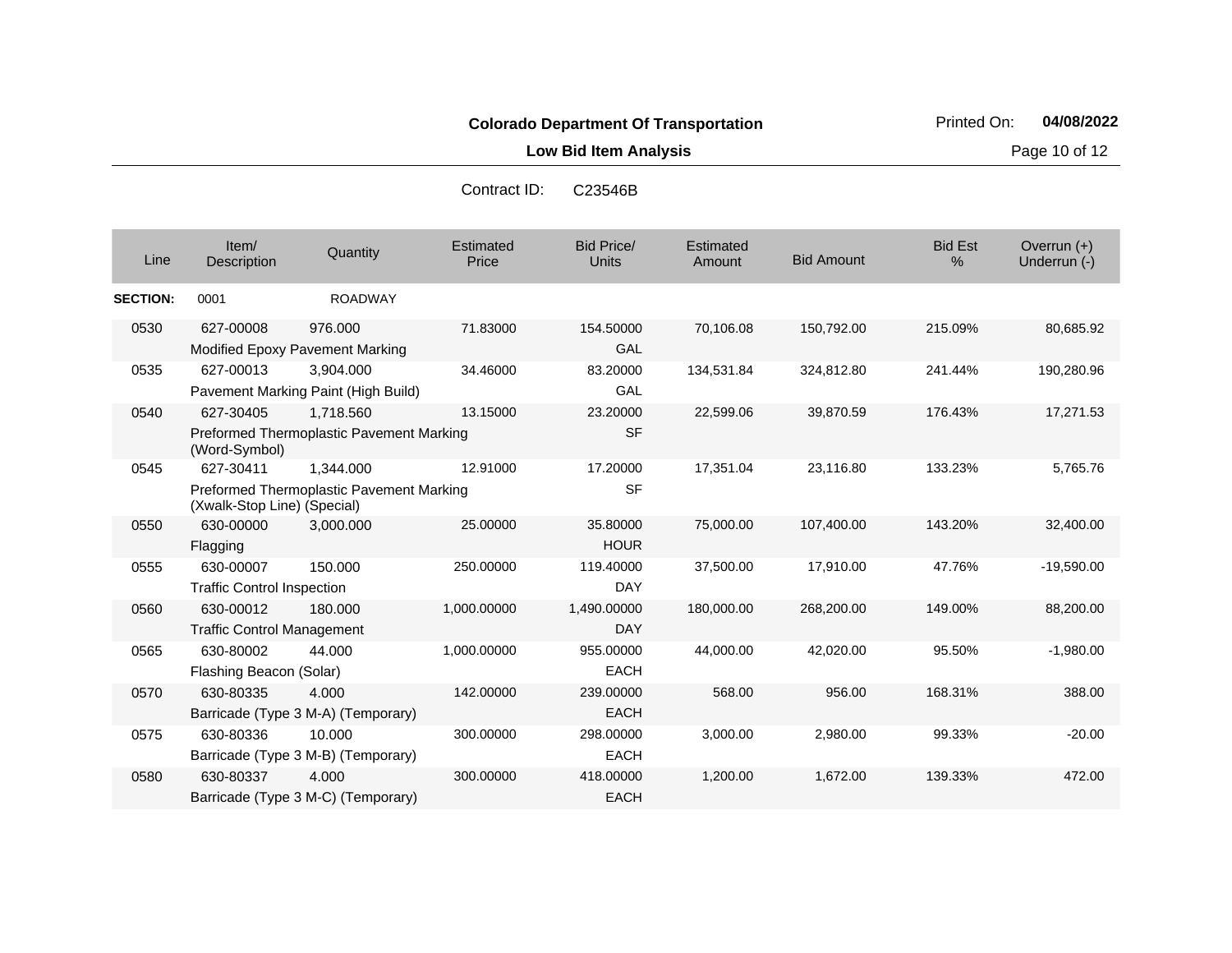**Low Bid Item Analysis Page 11 of 12** 

| Contract ID: | C23546B |
|--------------|---------|
|--------------|---------|

| Line            | Item/<br>Description                     | Quantity                                               | Estimated<br>Price | <b>Bid Price/</b><br>Units | Estimated<br>Amount | <b>Bid Amount</b> | <b>Bid Est</b><br>% | Overrun $(+)$<br>Underrun (-) |
|-----------------|------------------------------------------|--------------------------------------------------------|--------------------|----------------------------|---------------------|-------------------|---------------------|-------------------------------|
| <b>SECTION:</b> | 0001                                     | <b>ROADWAY</b>                                         |                    |                            |                     |                   |                     |                               |
| 0585            | 630-80338                                | 2.000<br>Barricade (Type 3 M-D) (Temporary)            | 600.00000          | 418.00000<br><b>EACH</b>   | 1,200.00            | 836.00            | 69.67%              | $-364.00$                     |
| 0590            | 630-80341                                | 53.000<br>Construction Traffic Sign (Panel Size A)     | 50.00000           | 53.70000<br><b>EACH</b>    | 2,650.00            | 2,846.10          | 107.40%             | 196.10                        |
| 0595            | 630-80342                                | 108.000<br>Construction Traffic Sign (Panel Size B)    | 75.00000           | 59.70000<br><b>EACH</b>    | 8,100.00            | 6,447.60          | 79.60%              | $-1,652.40$                   |
| 0600            | 630-80343                                | 20,000<br>Construction Traffic Sign (Panel Size C)     | 90.00000           | 65.70000<br><b>EACH</b>    | 1,800.00            | 1,314.00          | 73.00%              | $-486.00$                     |
| 0605            | 630-80344                                | 128.000<br>Construction Traffic Sign (Special)         | 20.00000           | 22.70000<br><b>SF</b>      | 2,560.00            | 2,905.60          | 113.50%             | 345.60                        |
| 0610            | 630-80350<br><b>Vertical Panel</b>       | 40.000                                                 | 30.00000           | 35.80000<br><b>EACH</b>    | 1,200.00            | 1,432.00          | 119.33%             | 232.00                        |
| 0615            | 630-80355<br>Portable Message Sign Panel | 12.000                                                 | 4,000.00000        | 5,950.00000<br><b>EACH</b> | 48,000.00           | 71,400.00         | 148.75%             | 23,400.00                     |
| 0620            | 630-80358<br>Panel (C Type)              | 12.000<br>Advance Warning Flashing or Sequencing Arrow | 2,000.00000        | 1,195.00000<br><b>EACH</b> | 24,000.00           | 14,340.00         | 59.75%              | $-9,660.00$                   |
| 0625            | 630-80360<br>Drum Channelizing Device    | 300.000                                                | 38.02000           | 41.80000<br><b>EACH</b>    | 11,406.00           | 12,540.00         | 109.94%             | 1,134.00                      |
| 0630            | 630-80363<br>(Flashing)                  | 150.000<br>Drum Channelizing Device (With Light)       | 45.00000           | 47.80000<br><b>EACH</b>    | 6,750.00            | 7,170.00          | 106.22%             | 420.00                        |
| 0635            | 630-80370<br>Barrier (Temporary)         | 600.000                                                | 40.00000           | 40.70000<br>LF             | 24,000.00           | 24,420.00         | 101.75%             | 420.00                        |